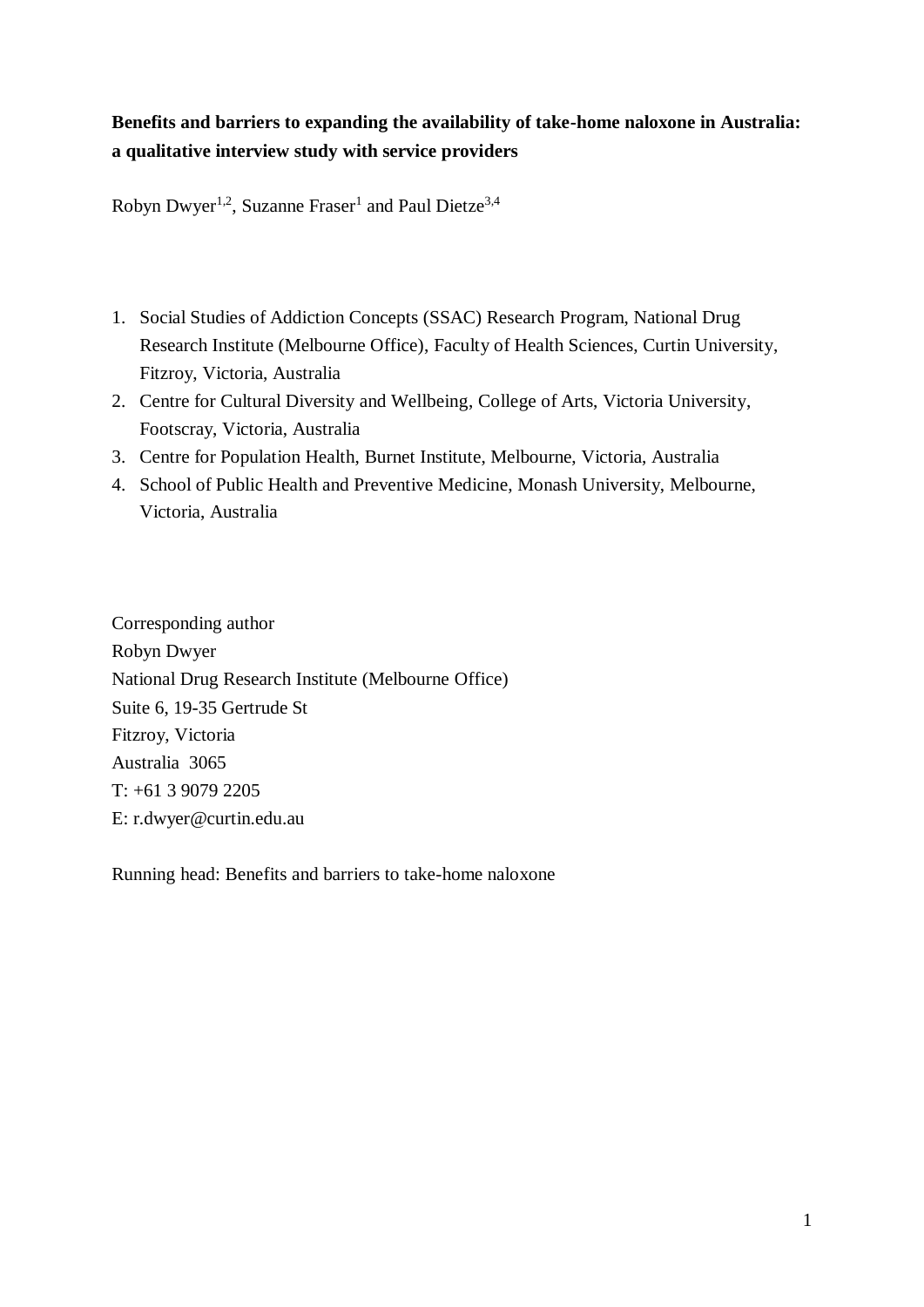# **Abstract**

Aims: To investigate the perspectives and experiences of service providers regarding provision of take-home naloxone to people who use opioids in Victoria, Australia. Methods: Content analysis of qualitative semi-structured interviews with 15 service providers who are either involved with take-home naloxone programs or whose work brings them in contact with people who use opioids.

Findings: Statements about take-home naloxone were universally positive. Both direct and indirect benefits of take-home naloxone were described. Alongside potential reductions in opioid overdose-related harms, service providers highlighted the empowering effects of providing people who use opioids with take-home naloxone. No significant risks were described. Service providers supported the expansion of naloxone availability, but also identified several intertwined barriers to doing so. Key among these were costs, current regulations and scheduling, availability of prescribers and stigma related to illicit and injecting drug use.

Conclusions: Expanding the availability of naloxone is a key component of strategies to reduce harms associated with opioid overdose. Our article provides Australian evidence of the successful operational implementation of peer-to-peer THN delivery within a range of drug primary health services and needle syringe programs. Further research is required to better understand the implications of and impediments to scale-up of this potentially lifesaving public health intervention.

Key words: Australia, opioid overdose, peer-based, take-home naloxone, qualitative research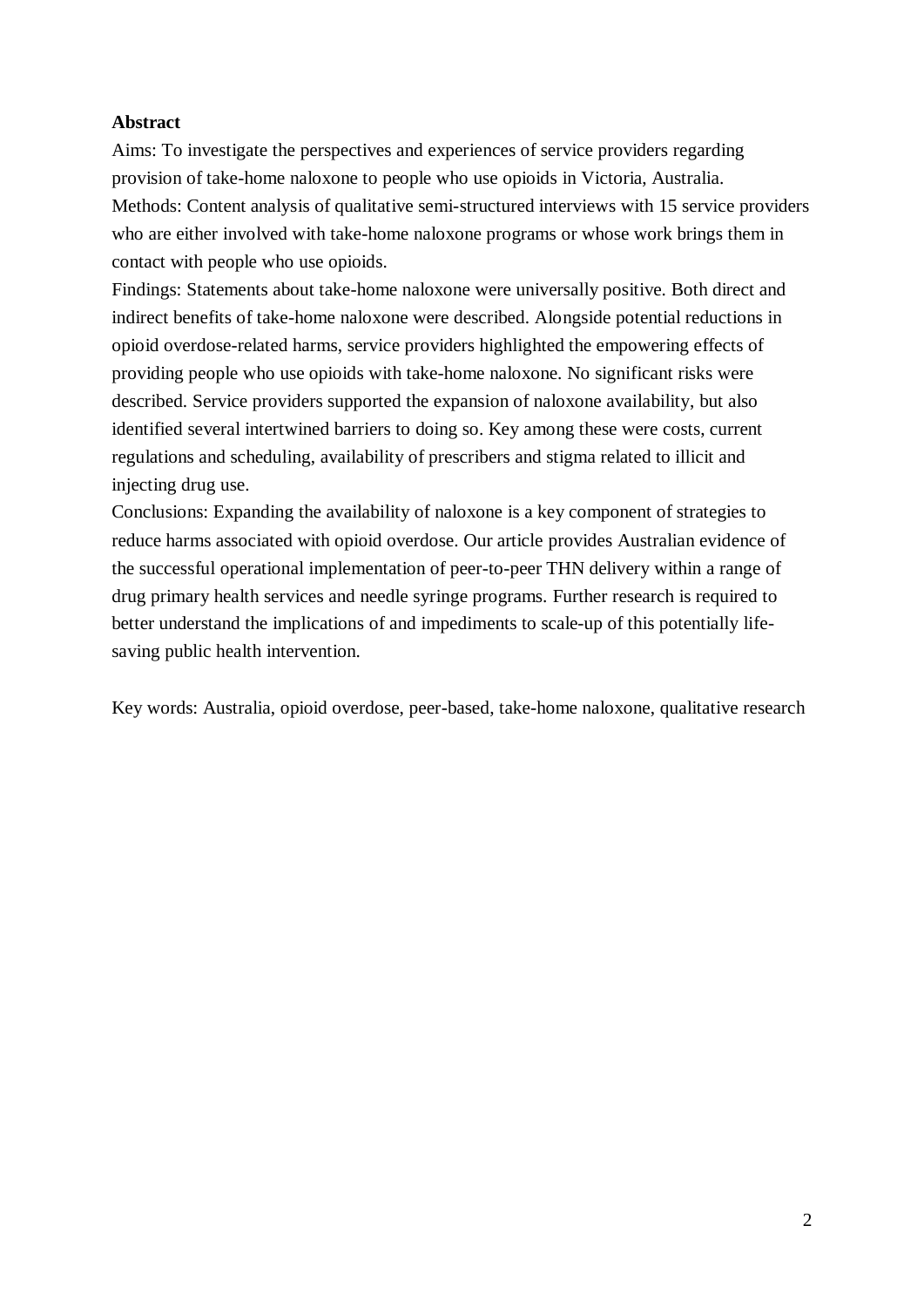# **Benefits and barriers to expanding the availability of take-home naloxone in Australia: a qualitative stud**y

# **Introduction**

Opioid overdose remains a significant global public health concern (World Health Organization, 2014). North America, the United Kingdom and other parts of Europe are presently experiencing increases in rates of heroin and other opioid overdose (Chen, Hedegaard and Warner, 2015; EMCCDA, 2015a; Jones et al., 2015; Wise, 2015) and epidemiological data suggest rates of opioid overdose may be increasing in Australia. Recently the Australian National Coronial Information System (NCIS) reported on all opioid deaths (accidental and intentional) reported to an Australian coroner from 2007 to 2011. In this five year period, 4,102 opioid-related deaths were reported. Of these opioid-related deaths, heroin was the opioid most frequently involved (27% of the deaths), followed by methadone (21%) and oxycodone (19%). There was a 14 per cent increase in the number of opioid-related deaths between 2007 to 2010 (National Coronial Information System, 2014).

Naloxone, an opioid-antagonist, has been used for over 40 years in emergency medicine to reverse the effects of opioids (Lenton et al*.*, 2015). Over the last two decades, measures have been implemented to extend the availability of naloxone to non-medical personnel who may witness opioid overdose. These take-home naloxone (THN) programs typically involve people who use opioids and their partners, families and friends. They have been implemented in jurisdictions in north America, the United Kingdom, Europe, Asia and Australia to reduce opioid overdose-related harm (Coffin, Sherman and Curtis, 2010; Curtis and Guterman, 2009;; Lenton et al., 2015; Strang et al., 2014). A substantial body of evidence has now accumulated demonstrating that providing THN to people who use opioids and other potential overdose witnesses is a safe and effective intervention which can result in successful opioid overdose reversals (Clark, Wilder and Winstanley, 2014; EMCDDA, 2015b; Giglio, Li and DiMaggio, 2015; Lenton et al., 2015; Mueller et al., 2015; Strang et al., 2014). Mathematical modelling highlights that distributing THN to heroin consumers is a cost-effective overdose prevention strategy (Coffin and Sullivan, 2013) while recent research from Scotland provides the first population-level evidence of the effectiveness of THN in reducing overdose deaths among people recently released from prison (Bird, McAuley, Perry and Hunter, 2016).

Most THN initiatives have been implemented within specialist drug services such as needle and syringe programs (NSPs), harm reduction programs and drug treatment services (McAuley et al., 2012; Mueller et al., 2015). International research suggests low awareness of THN and inconsistent levels of support for THN among health professionals (e.g., General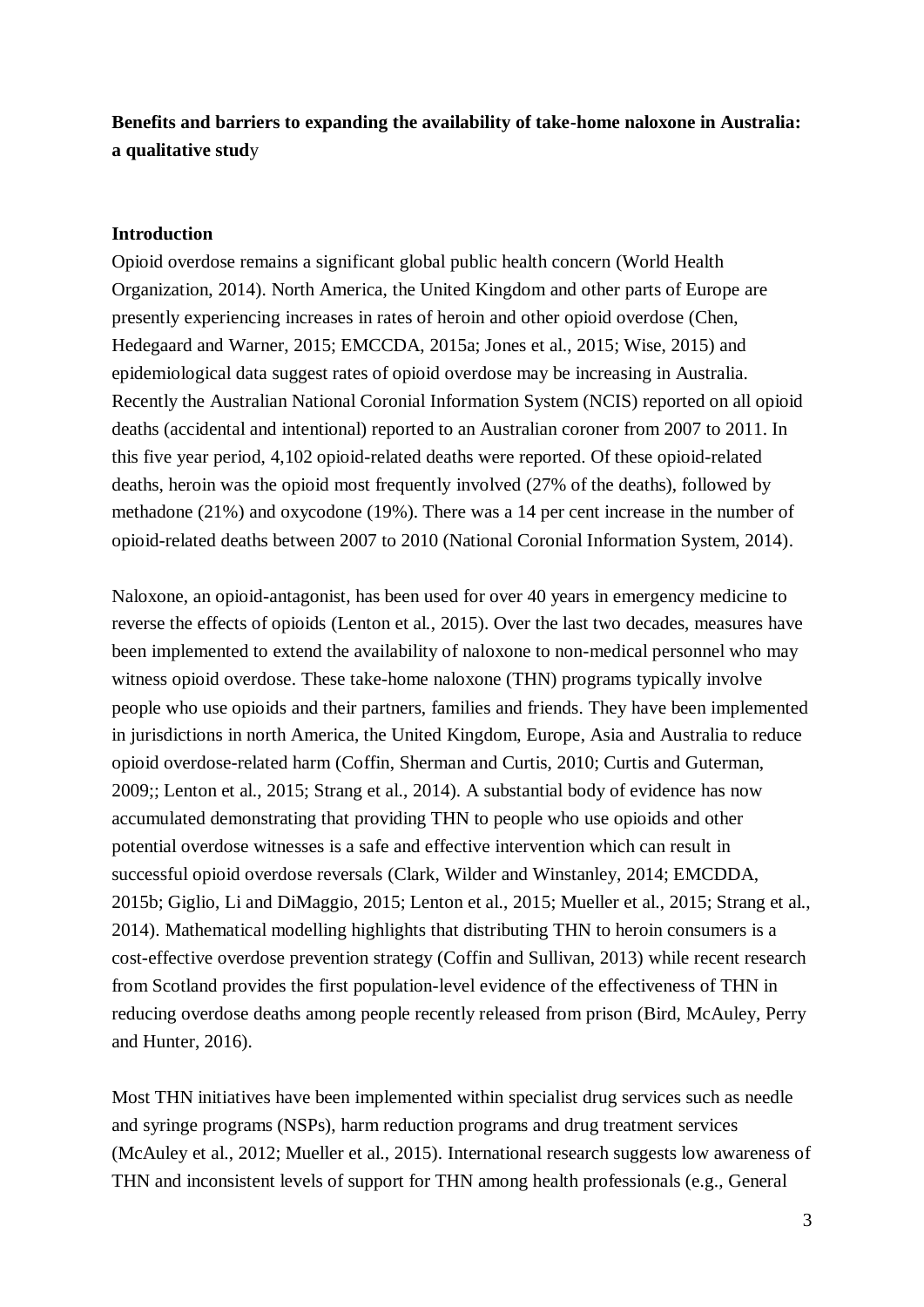Practitioners, pain specialists, emergency department clinicians, pharmacists) and first responders (paramedics, police) working outside specialist drug services (Banta-Green et al., 2013; Beletsky et al., 2006; Binswanger et al., 2015; Matheson et al. 2014; Zaller et al., 2013). According to Mueller et al., (2015) potential barriers to expansion of THN to wider settings include: health professionals' concern that non-medical personnel would be unable to appropriately recognise an opioid overdose and administer naloxone; a 'moral hazard' concern that THN would encourage increased opioid consumption as having naloxone available would provide a 'safety net'; medico-legal concerns; and the cost of naloxone to patients. International research also suggests that the stigma attaching to drug use and corresponding negative attitudes to people who use or inject drugs may constitute a barrier to expansion of THN from specialist drug services to wider settings (Beletsky et al., 2006; Matheson et al., 2014). This literature also indicates that logistical issues such as medical provider time and resources, may serve as impediments to expansion of THN (Binswanger et al., 2015; Matheson et al., 2014).

In Australia, drug user representatives, service providers and researchers have advocated for the implementation of THN programs since the mid-1990s (Lenton and Hargreaves, 2000; Strang et al., 2014). However, it was only in April 2012 that the first THN program commenced in Australia in the Australian Capital Territory (Lancaster and Ritter, 2014; Olsen et al., 2015). Since this time, THN programs have been established in all but two Australian jurisdictions (Dietze et al., 2015; Lenton et al., 2015). In Australia, naloxone has been listed as a prescription-only medicine but will be available over the counter from February 2016 (Lenton, Dietze and Jauncey, 2015). All current Australian THN programs include a training component (overdose recognition and response and naloxone administration) and provide a mechanism for naloxone prescription and dispensation. These initiatives have developed via collaborations between diverse stakeholders and vary considerably in size and the mechanisms for prescription and dispensing. Programs also vary by training delivery models, including peer-to-peer training, nurse and physician training, as well as delivery by drug or other health and welfare workers (Chronister et al., 2015; Lancaster and Ritter, 2014; Lenton et al., 2015; Olsen et al., 2015).

In the Australian state of Victoria, two parallel THN strategies have been implemented. One strategy comprises a peer-based THN program led by Victoria's drug user organisation, Harm Reduction Victoria (HRV), in collaboration with specialist drug-related primary health services and needle syringe programs (NSP). This initiative commenced in August 2013. The HRV peer-to-peer program primarily involves training small groups (5-10 people) of people who use opioids in opioid overdose recognition and response, including administration of naloxone. The THN training component is designed and delivered by the HRV peer educator. The collaborating services recruit participants for training, host the group training sessions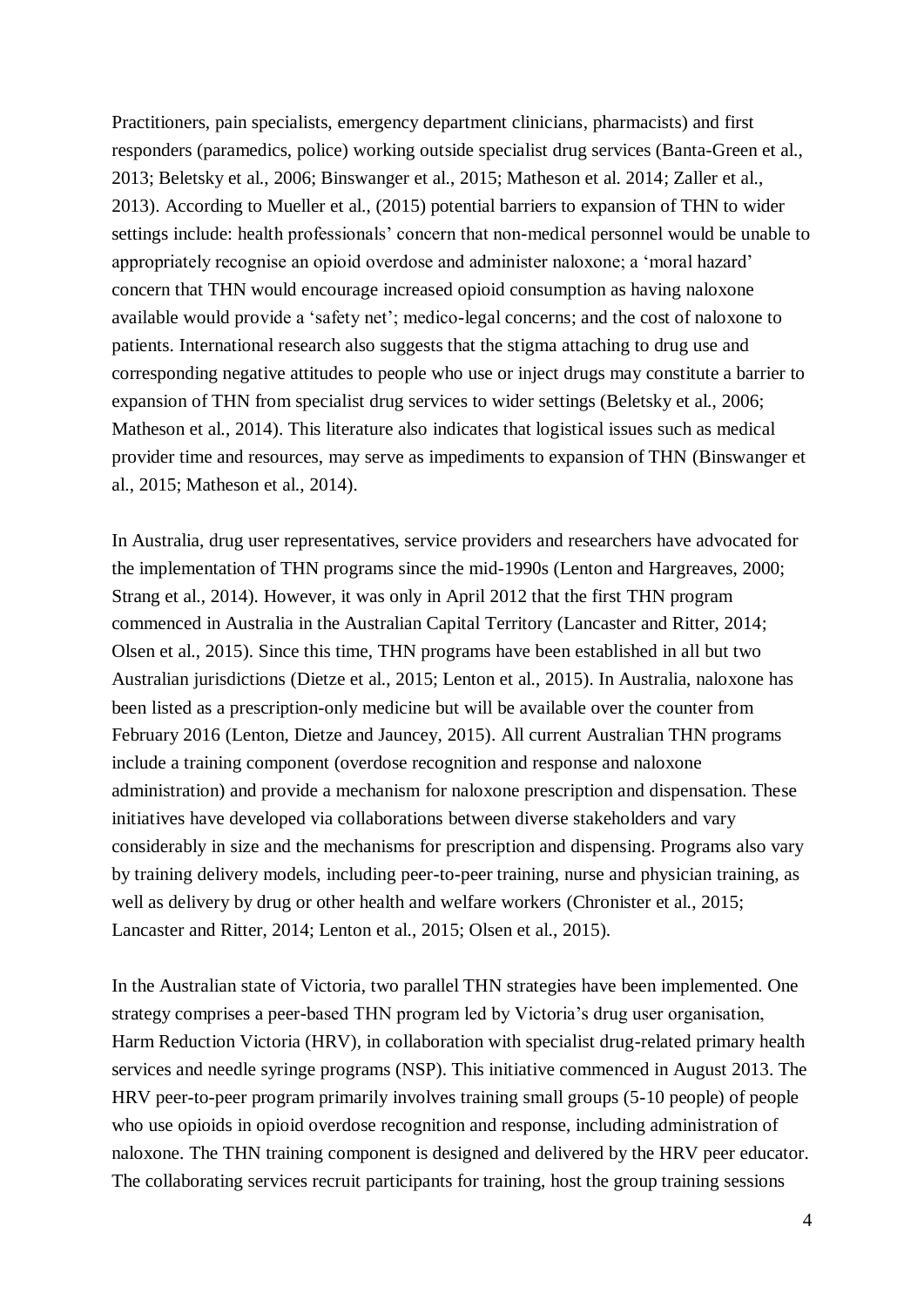and provide access to a General Practitioner (GP) for prescription of naloxone. Duration of group training sessions ranges from one to two hours. The HRV peer educator also opportunistically conducts brief (15-20 minute) individual training sessions. Upon satisfactory completion of training, a GP writes a prescription for each program participant. Service staff take the prescriptions to a local pharmacy and return to the service with the naloxone. Program participants are then provided with a 'naloxone kit'. This contains naloxone in the form of five 400 ug/mL pre-filled syringes (Minijets®), needles for intramuscular injection, alcohol swabs, gloves to minimise potential blood exposure during administration, a face-shield mask to use for mouth-to-mouth resuscitation if necessary and an information sheet on resuscitation and naloxone administration.

The second Victorian THN strategy is the Community Overdose Prevention and Education (COPE) program led by Penington Institute. This program conducts group sessions to train alcohol and other drug (AOD) workers and other community workers (e.g., housing, welfare) in the use of naloxone in order that they may then provide this training to people who use opioids. The COPE website also provides written materials for GPs and pharmacists. These detail procedures for conducting brief interventions on overdose recognition, response and reversal with naloxone (www.copeaustralia.com.au). The COPE strategy does not involve direct provision of THN.

Reports are beginning to emerge on the feasibility and successful implementation of THN programs for people who use opioids in the Australian Capital Territory, New South Wales and Western Australia (Chronister et al., 2015; Lancaster and Ritter, 2014; Lenton et al., 2015; Olsen et al., 2015). Overall, however, the literature on THN in Australia, including key issues for expanding THN availability, remains scant. In this article, we focus on the Victorian peer-based THN direct distribution strategy led by HRV. This article contributes to the literature by describing and analysing the perceptions and experiences of service providers regarding provision of THN to people who use opioids in Victoria. In particular, we describe the benefits and risks of THN discussed by service providers, and their perceptions of barriers to expanding the availability of THN.

#### **Method**

Data for this article are drawn from an independent evaluation accompanying the HRV-led THN initiatives. The evaluation was conducted by the first and third authors (at Victoria University and Burnet Institute, respectively). The evaluation comprised: pre- and posttraining assessment of opioid consumer program participants' knowledge regarding overdose recognition and response and naloxone administration; structured follow-up interviews with program participants; and brief semi-structured qualitative interviews with service providers. Here we report on the service provider interview data. Approval for the evaluation study was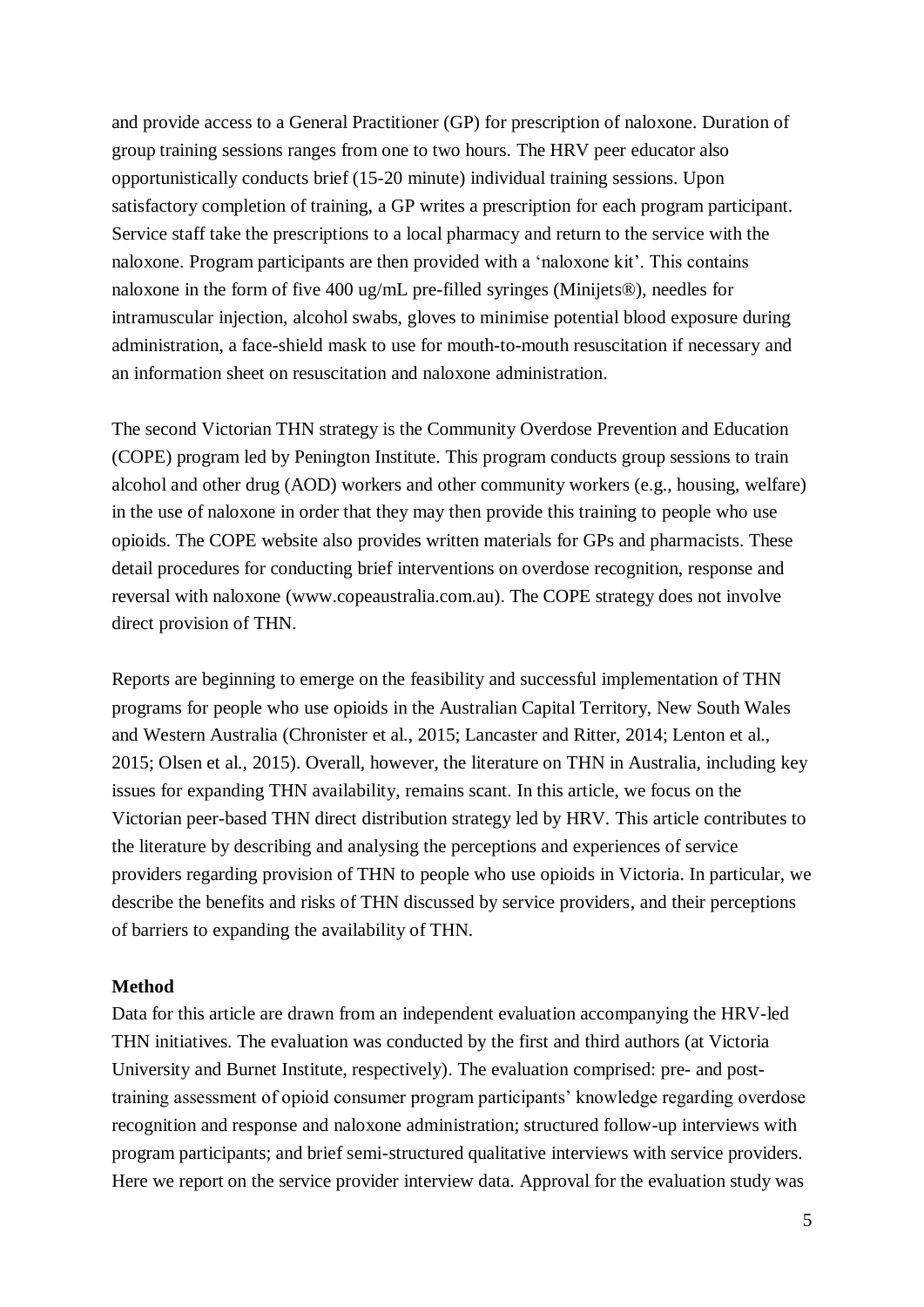granted by the Alfred Hospital Human Ethics Research Committee. All participants provided written consent to be involved in the study.

Service providers were selected using a purposive recruitment strategy involving a combination of selection of critical cases and participant selection aiming for maximum variation (Marshall, 1996). Critical cases were participants with special expertise, in this case the co-ordinating staff member at every service facilitating the HRV-led initiatives (n=8). A maximum variation strategy selects a distributed range of participants to gather a range of views on an issue. In this case, service providers whose work brings them into contact with people who use opioids were approached from a range of service types and occupational roles – AOD treatment workers, crisis accommodation services, outreach health services, pharmacotherapy (opiate substitution) program. All service providers who were approached agreed to participate in the study.

Interviews were conducted between December 2014 and July 2015. The majority of service providers worked in urban and peri-urban areas of Melbourne, the capital city of Victoria. Two participants worked in regional areas outside the city. Interviews were conducted by a Victoria University research assistant either over the telephone or in person at the participant's place of work. They ranged in length from 20-45 minutes. All service providers were asked if they were aware of the THN initiatives in Victoria and then asked for their views on THN provision to people who use opioids. They were also asked to describe the benefits and risks of providing THN to people who use opioids, and to describe (or consider) the impact on their service or organisation of expanding the availability of naloxone. Service providers involved in the HRV peer-to-peer THN initiatives were additionally asked to describe their experiences implementing THN and asked whether they had experienced any unintended consequences from implementing these programs. All interviews were digitally recorded and professionally transcribed. Transcripts were entered into QSR International's NVivo 10 for organisation and analysis. Transcripts were read and systematically compared and coded to identify key analytic categories and themes. Basic content analysis was performed, guided by the broad interest areas of benefits, risks, and barriers (Silverman, 2011). Pseudonyms have been used to preserve participant anonymity. Some interview extracts have been edited for clarity or in order to combine related comments made at different times during the interview.

### **Findings**

Fifteen service providers were interviewed, eight of whom were directly involved in the HRV-led initiatives (Table 1).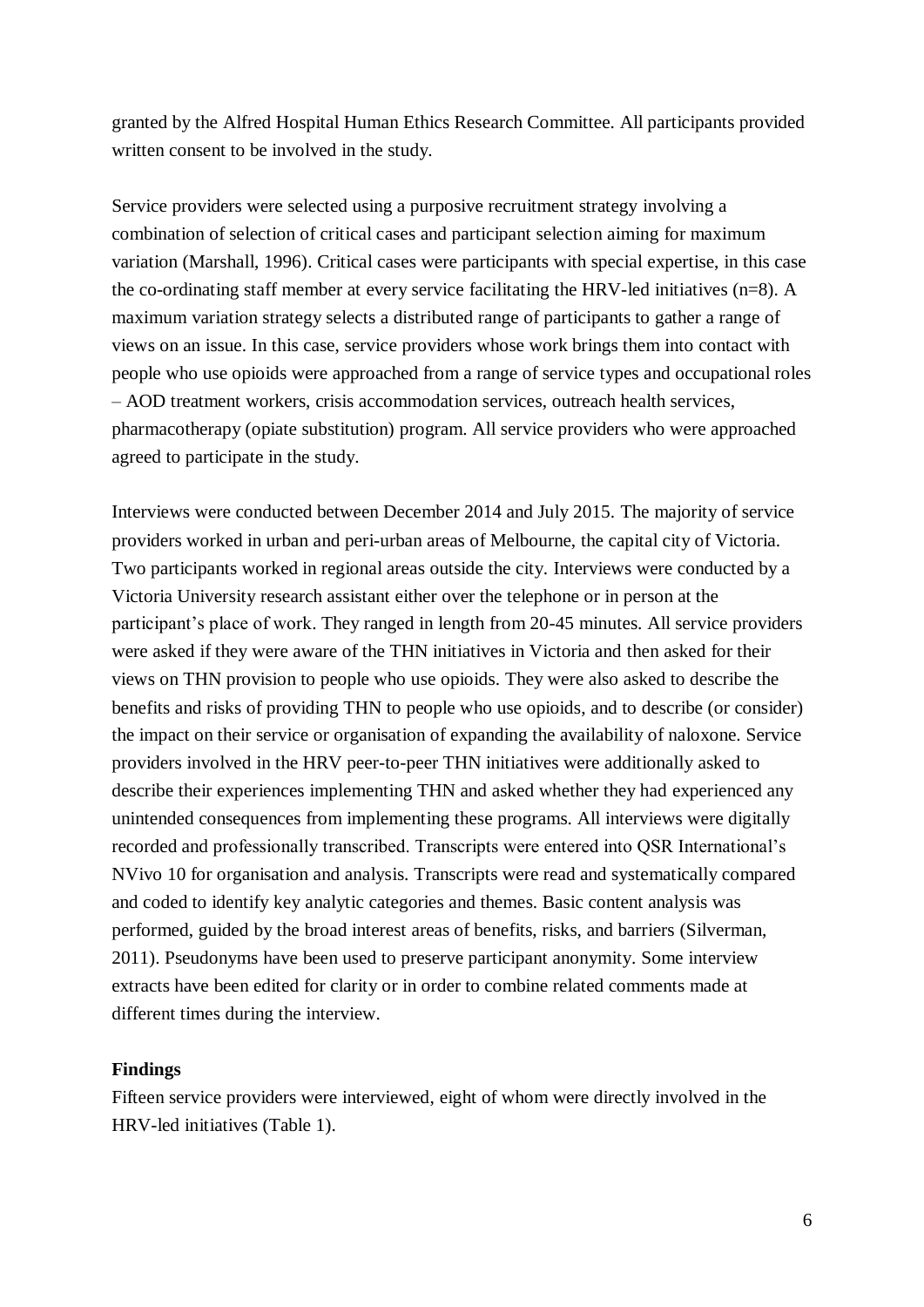|              |     | <b>THN</b> program |
|--------------|-----|--------------------|
| Participant* | Age | provider           |
| Laura        | 49  | Yes                |
| Patti        | 37  | Yes                |
| Lydia        | 48  | Yes                |
| Debbie       | 28  | Yes                |
| Joe          | 40  | Yes                |
| Tom          | 34  | Yes                |
| Richard      | 48  | Yes                |
| Joey         | 41  | Yes                |
| Suzy         | 28  | N <sub>0</sub>     |
| Joan         | 38  | N <sub>o</sub>     |
| Poly         | 51  | No                 |
| Ari          | 57  | No                 |
| Donita       | 54  | No                 |
| Sid          | 69  | N <sub>o</sub>     |
| Dave         | 52  | No                 |

### **Table 1. Service provider participants and THN involvement**

\* Other sociodemographic characteristics of participants are not reported in order to protect participant anonymity

At the time of interview, individual services', and consequently study participants', experience with THN distribution ranged from three to 20 months. Three of the agencies running THN programs also provided individual naloxone training to people who use opioids in addition to the HRV-led training. Two participants from these agencies had undertaken the COPE program training (overdose recognition and response and naloxone administration) and were training people who use opioids. These service providers had mechanisms in place to allow immediate prescription and dispensing of naloxone to trainees. Among the seven service providers not involved in THN programs, two had also undertaken the COPE training but were yet to provide training to any people who used opioids. Neither of these participants had established prescribing or dispensing mechanisms to enable direct provision of naloxone. Participants worked at a range of health and welfare agencies, comprising specialist drugrelated primary health care, needle and syringe programs (NSPs), Victoria's drug user organisation, as well as community health, crisis accommodation and youth services. Their occupational roles comprised community development, NSP work, health work, general practice, nursing, peer education, program management and team leadership.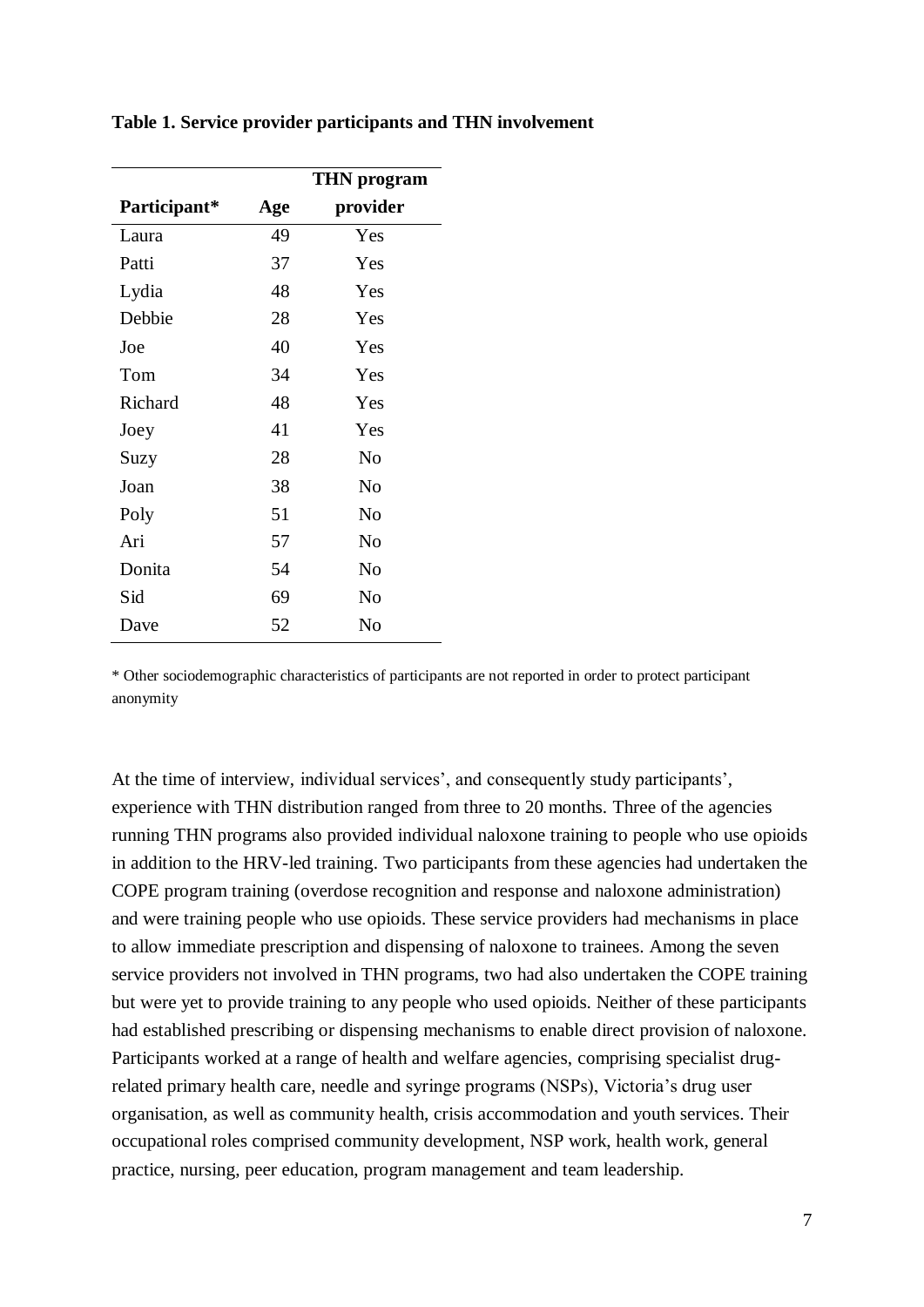Statements about THN distribution to people who use opioids were universally positive, with service providers describing THN as an important initiative and a valuable addition to harm reduction strategies. Several services providers said that naloxone should be made more broadly available, including to people on pharmacotherapy (opioid substitution treatment), people being discharged from detoxification and residential rehabilitation services or released from prison, as well as to the partners, family and friends of people who use opioids. Richard (THN program provider), for instance, stated, 'it should be a standardised part of basic first aid training'. Participants described several benefits of providing people who use opioids with THN, and identified few significant risks or unintended consequences. A number of potential barriers to expanding the availability of naloxone were also discussed. While not every participant noted or discussed each and every benefit, risk or barrier identified in analysis, none of the participants expressed disagreement or contrary views regarding the benefits, risks and barriers reported here. There were no differences between the views of service providers who were, and those who were not, involved with THN distribution. We begin with discussion of the benefits of THN. These have been separated into direct and indirect benefits.

### *Benefits of THN*

The key direct benefit of THN described by service providers was the potential reduction in opioid overdose-related deaths and other harms. All participants described the potential for THN to 'save lives' and reduce opioid overdose deaths. Several of the service providers involved in THN programs also described feedback they had received from program participants regarding opioid overdose reversals using naloxone. As Debbie, a service provider involved with the THN program, notes:

I think we've given out about 190 individual scripts, almost 200 individual scripts [...] [and] we've had, anecdotally, probably about ten or fifteen per cent of people saying that they have used it.

Other participants said that providing naloxone to people who use opioids had the potential to reduce other harms associated with opioid overdose, such as acquired brain injury or compartment syndrome, as well as indirect harms. Suzy explains:

something that I see pretty regularly, which is really sad […] is that a lot of them have acquired brain injuries and things from having a lack of oxygen to their brain when they've been in overdose. So it's not even just about the deaths, is it. It's about all of the other impacts of overdose.

The key indirect benefit of THN described by service providers was its empowering effect on people who use opioids, who can use the naloxone in the event of an opioid overdose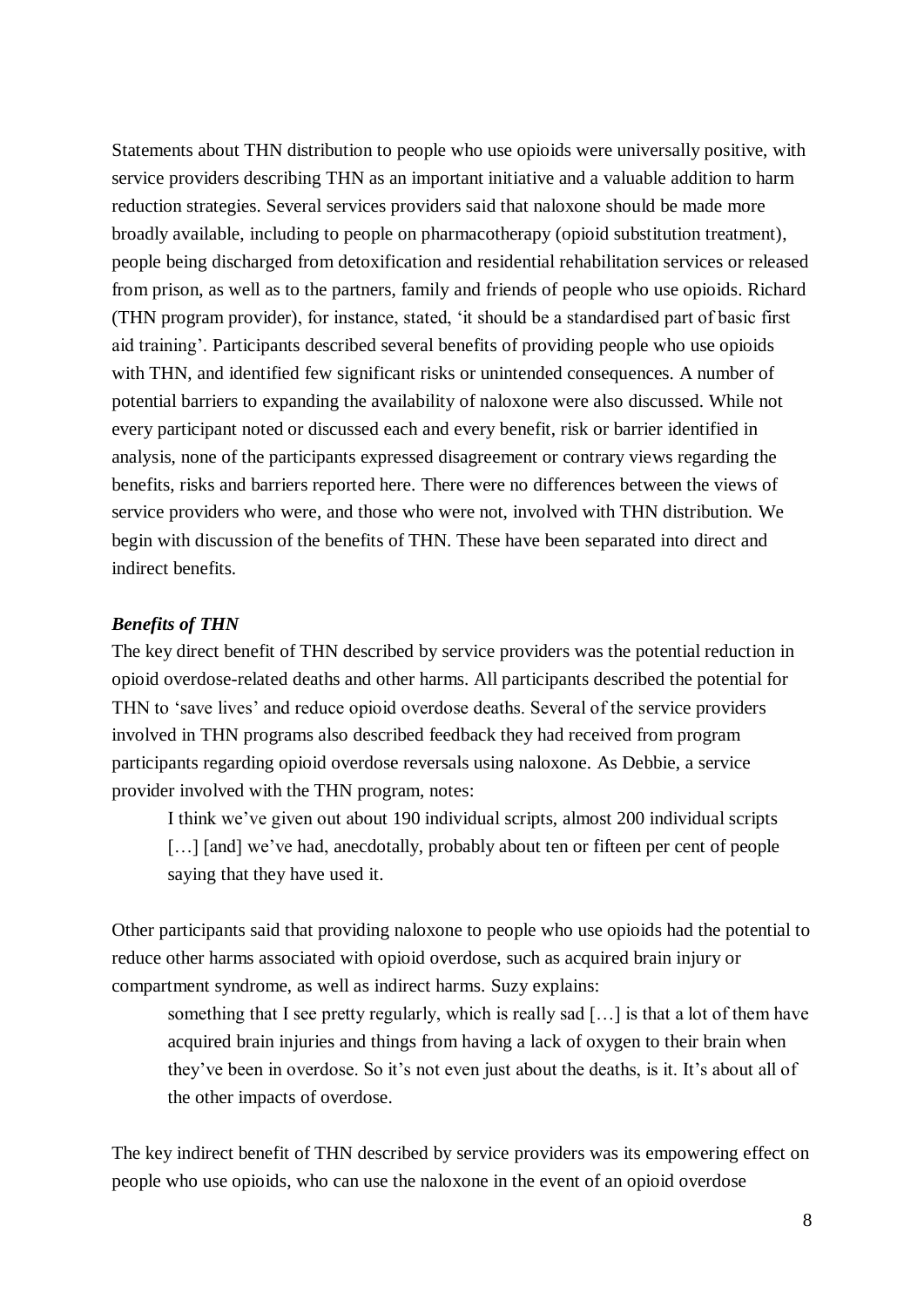emergency. Several participants explicitly described THN as 'empowering' while others employed words and phrases synonymous with concepts of empowerment. *The Oxford Dictionary* (Stevenson, 2010) defines empowerment as both granting people the 'authority or power […] to do something' or as 'the process of becoming stronger and more confident, especially in controlling one's life and claiming one's rights'. Participants invoked both senses of empowerment. For example, Debbie describes THN as giving people who use opioids the power to act:

it's been really great in terms of, I guess, people having just … being empowered to take action themselves and having the resources to be able to respond to their own and their friends and their peers' overdoses.

She also discusses the second sense of empowerment:

the benefits are huge in terms of people feeling much more in control of their drug use, and much more able to respond to emergencies around them. And not just being at the will and at the hands of the professionals or the medical world and waiting for ambos [ambulance paramedics] or waiting for GPs to respond to these things […] I just think it's great in terms of a shift in self-determination and being able to control and have the resources to be able to be safe.

Comments made by other service providers similarly referenced the second sense of empowerment. For instance, in the quotations below, Suzy highlights the ways THN programs increase people's confidence and self-esteem and Richard anticipates an increase in consumer activism to access naloxone.

[THN is] really good for their [clients'] confidence and their self-esteem [It indicates] that we're actually looking to them and recognising that they're, kind of, experts. (Suzy)

As the training rolls out […] then hopefully we'll start to see that cultural shift, where people expect and demand naloxone. So it's not us [services] pushing but, rather, the clients demanding. (Richard)

Participants involved in THN provision also described other indirect benefits of THN initiatives. Several observed that the program had enhanced service provision by adding a useful service they could offer clients. Others said the program had served to increase and enhance their engagement with clients.

# *Risks of THN*

When asked to describe any risks associated with THN, several participants raised the possibility that people might increase consumption of opioids because naloxone would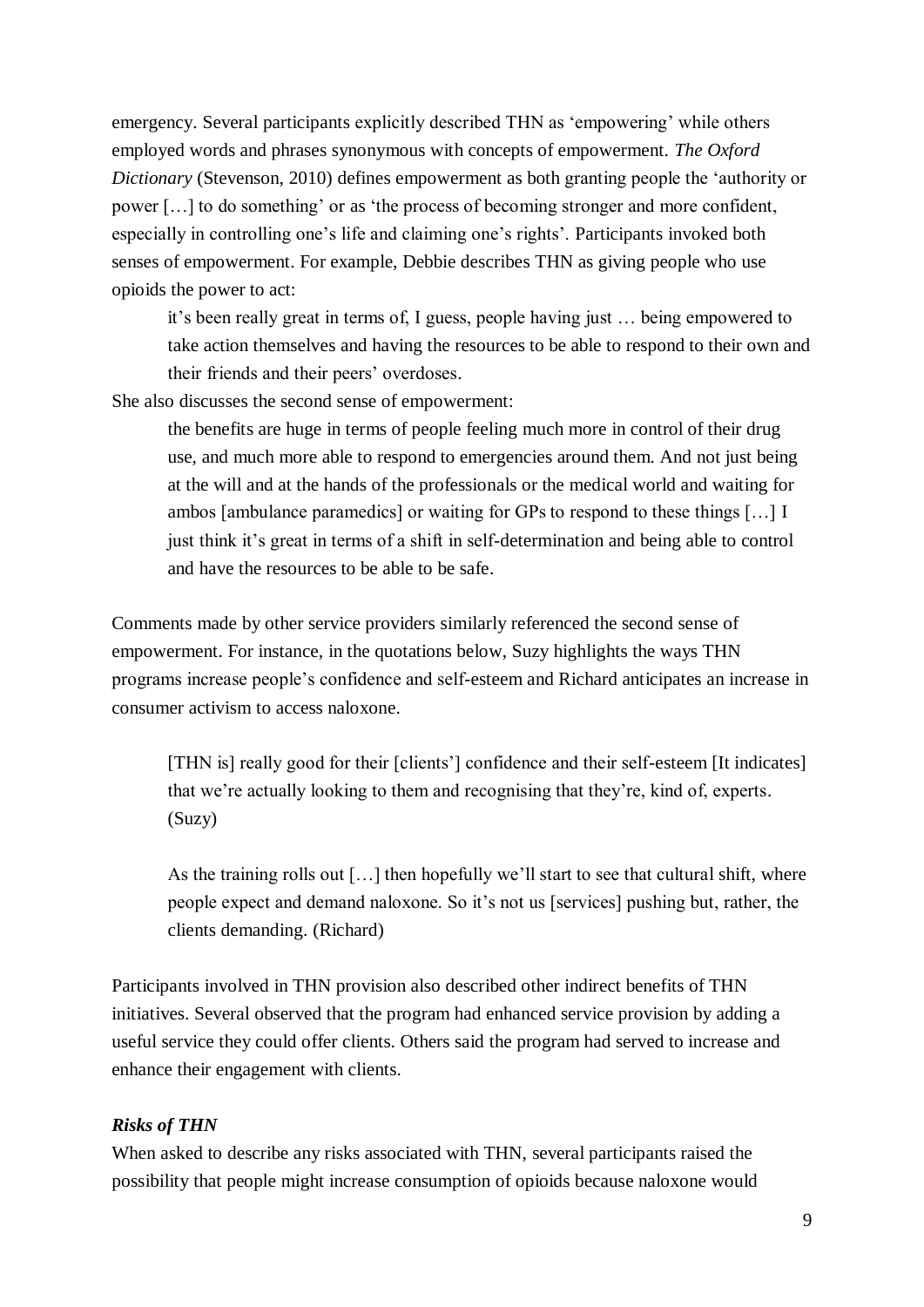provide a 'safety net' in the event of overdose. However, this concern was raised only to refute it. For example, as Tom (THN program provider) explains:

I know there's concerns about, if you give people naloxone, will they use more than they would otherwise? I don't know that any of the evaluations or research so far have really borne that out. I think it's a bit contrary to generally [the consumer's] aim, which is to get stoned [intoxicated], not to be administered with naloxone. So it doesn't really … I know it's a concern, but I don't know that it, A, really makes sense and, B, is borne out.

Some participants raised the issue of violence or abuse on administration of naloxone, suggesting that any aggression was related to the volume of naloxone administered – higher doses could put consumers into precipitated withdrawal – and that the HRV-led THN program recommended lower doses so as to minimise this possibility. A few also remarked that any aggression encountered by emergency workers could be explained by consumer fear and anxiety on returning to consciousness while surrounded by people in uniforms. These participants considered such anxiety (and any associated aggression) far less likely to occur when people were revived in familiar environments in the company of people they knew. Suzy noted aggression as a theoretical risk but qualified her response with the remark: 'I don't know how much of a myth this is'. One participant mentioned a concern that people who use opioids would not have the capacity to recognise overdose. As with the concern over increased consumption, this was dismissed as neither borne out by her experience nor by research.

Other risks were also discussed. Several participants noted the shorter half-life of naloxone in comparison with opioids such as heroin and therefore a risk that overdose would recur once the naloxone had worn off. All of these participants argued that this risk could be minimised through appropriate education and training, and Tom further pointed out that it is also present when people are revived by paramedics. Some participants noted the risk of infection or blood-borne virus transmission via injection of naloxone. Others raised the issue of precipitated withdrawal (unintentional or intentional) and the concomitant physical distress and suffering people revived with naloxone might experience. As with the risk of overdose recurrence, the risks of blood-borne virus transmission or precipitated withdrawal were seen as reducible through education and training. No adverse or unintended consequences of implementing THN were described by the eight service providers directly involved in THN provision.

In sum, service providers discussed some risks associated with THN. All were dismissed, however, as 'myths', 'not borne out' by the evidence or experience, or minor in comparison to the potential gains of reducing overdose harms. As Debbie points out: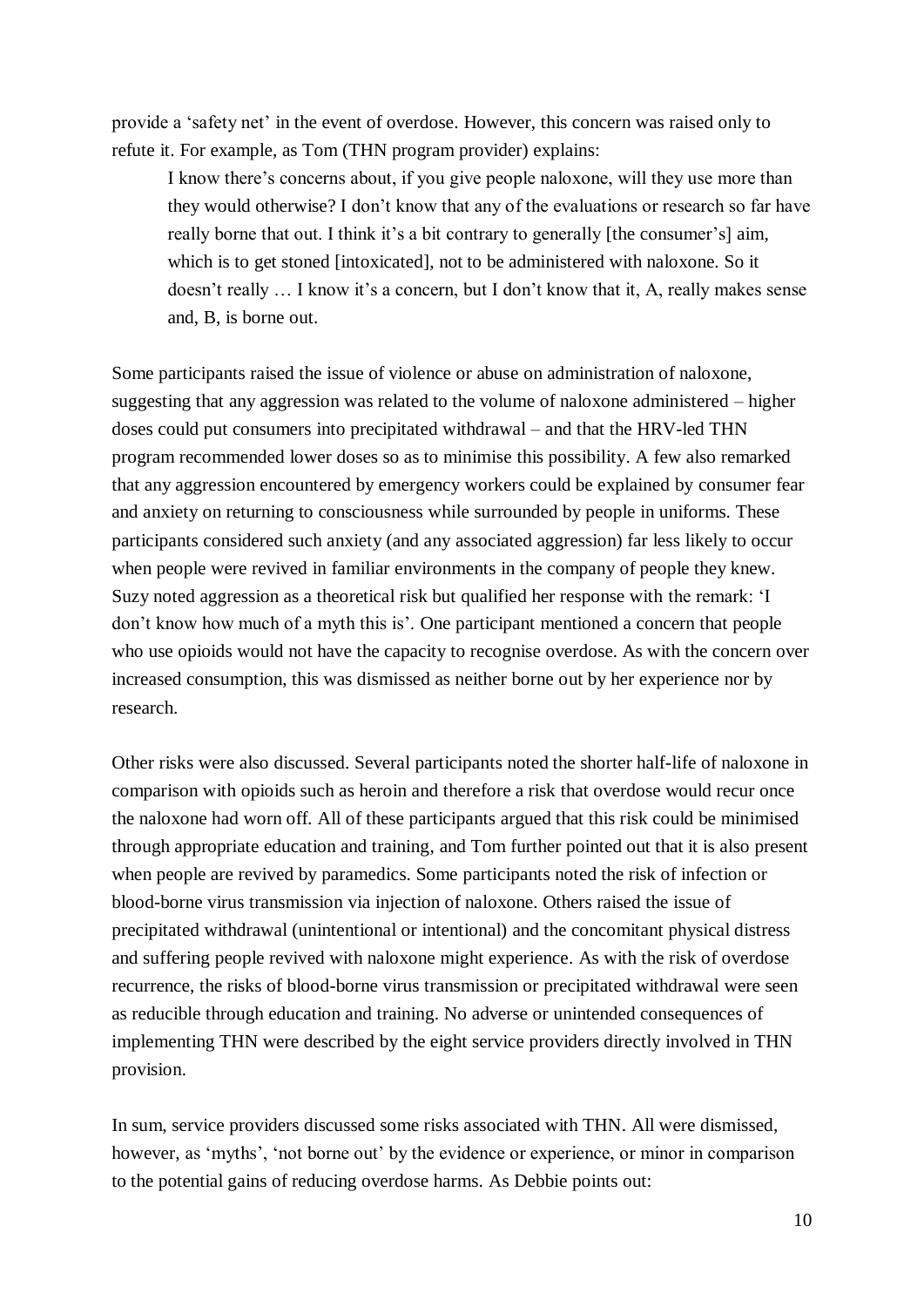And most of those people, that community [THN program participants], are people that we know fairly regularly. So I guess those sorts of myths or concerns have been debunked in just this process over the last twelve months, fourteen months.

Making a different point, Sid offers a cost-benefit analysis, remarking, 'if someone's going to die, I think they're small risks'.

## *Barriers to expanding availability of THN*

Service providers identified several issues likely to act as barriers to expanding the availability of naloxone. These comprised cost, availability of prescribers, regulations and scheduling, legal concerns, burden on services, and stigma associated with heroin use and injecting drug use. Below we separate these for presentation purposes, but participants described them as intertwined such that addressing one barrier could exacerbate the effects of another barrier.

Price was identified as a significant potential barrier to increasing the availability of naloxone to people who use opioids. During our data collection period naloxone was only available through prescription and subsidised under Australia's Pharmaceutical Benefits Scheme (PBS). Under the PBS, the price for up to five 400 ug/mL naloxone Minijets® is \$36.10. This reduces to approximately \$6 for welfare recipients in possession of a government concession card entitling them to health care (and other) concessions (Lenton et al., 2015). However, as noted by some participants, even this small sum can be prohibitive for some people who use opioids who may rely on welfare benefits for income. These participants also drew attention to the added financial burden for welfare recipients who are on pharmacotherapy. The following comments from Ari and Laura provide examples:

six bucks [dollars] to somebody who is using drugs, on Centrelink [government welfare agency] and has a whole other range of bills, six dollars is a lot. I mean, you know, that's your dose of methadone or bupe [buprenorphine] for a day. (Ari)

we run [a service], with people wanting money for methadone and stuff. Every day they're ringing up for just five bucks to, you know, get their dose so they're not hanging [in withdrawal]. So I just can't see people putting their hand in their pocket to pay for naloxone. (Laura)

Service providers involved in the HRV-led THN programs explained that in recognition of the potentially prohibitive financial burden for people who use opioids, the costs of the Minijets® were borne by the agency, or sometimes by HRV. Participants also described other costs associated with the HRV-led THN programs. Ari's comment is typical:

Yeah, so there's the financial thing, and it's like staff coverage and all that, but also there's a thing that HRV give out, this little pack […] and there's things like a mask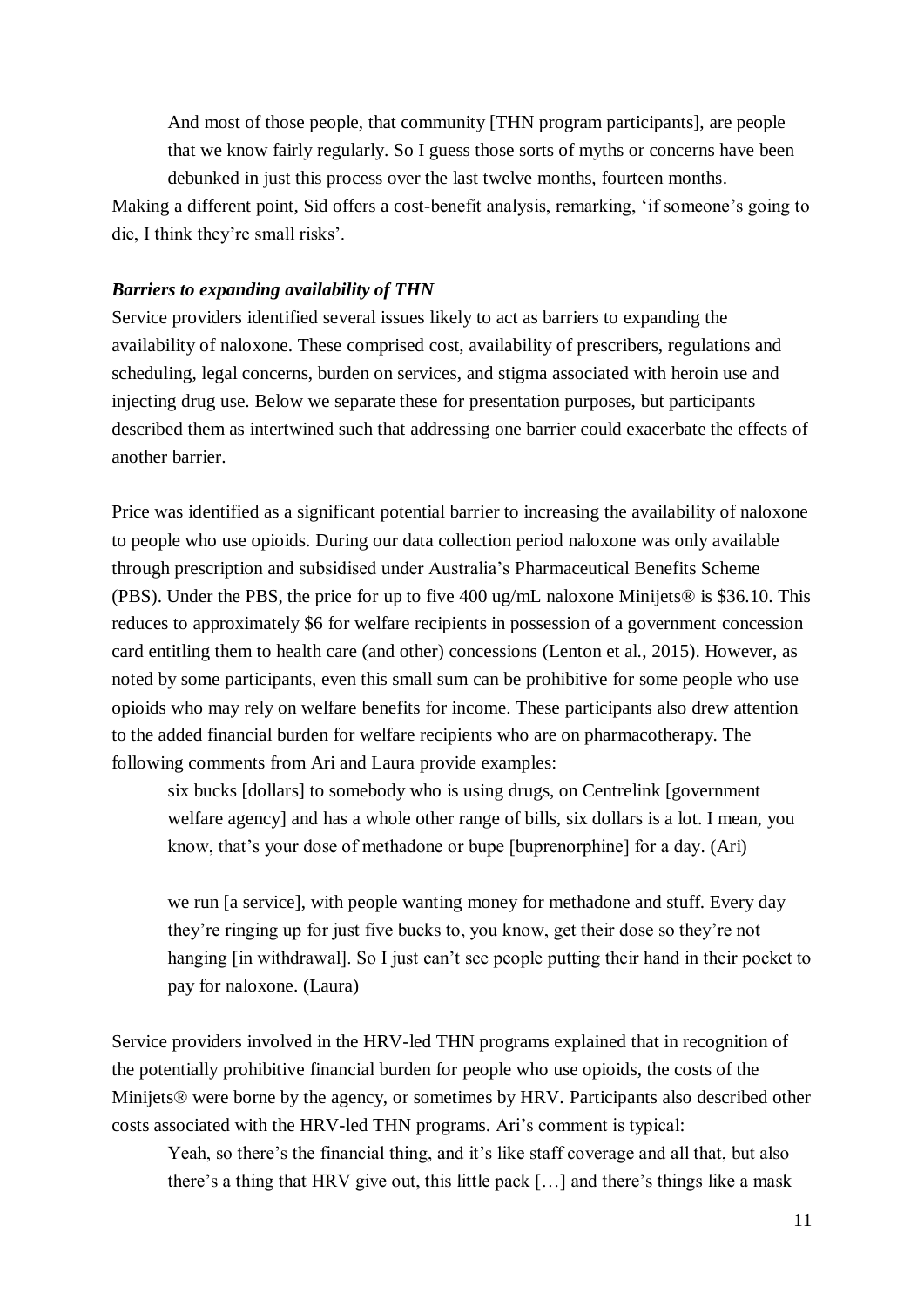[resuscitation face-shield mask] […] gloves, and a little pack to carry it all in. I mean, that's a financial burden that we can't actually do.

As described earlier, all participants in the THN programs led by HRV receive a 'naloxone kit' – a pencil case containing the THN Minijets®, needles, swabs, gloves and face-shield mask. The needles required for intramuscular injection do not incur costs for agencies as they are available through the Victorian needle and syringe program. However, according to the HRV peer educator, costs of the other equipment in the naloxone kit, and the pencil case itself, are borne by HRV.

Ari's comment also makes clear that hosting the HRV-led naloxone training carries a further financial cost associated with staffing. Most agencies needed to roster an additional staff member on THN training days. Participants discussed the challenges of finding the financial resources to cover these costs for the small-scale THN initiatives currently running, given the lack of specific THN 'budget' (Patti) or 'direct funding' (Richard). Several service providers stated that in the absence of specific funding, while training of opioid consumer clients in the use of naloxone would remain feasible, these costs could well become prohibitive for further scale-up of direct naloxone provision.

Limited availability of medical practitioners and current regulations and scheduling were also identified as potential barriers to expanding the availability of THN. Each of the services currently running the HRV-led THN programs employ GPs who are able (and willing) to prescribe naloxone. However, as participants noted, these GPs are available only for a limited time each week. This means missed opportunities when consumers request naloxone when a doctor is not on site. Some service providers involved in the HRV-led THN programs also commented that naloxone prescribing added to the workload of their already over-burdened GPs. Others said that efforts to increase uptake of naloxone prescribing among community or 'mainstream' GPs were needed. As Debbie explains:

people will come in five or six times asking for it and they've just always seemed to come in on a time when there's no GP there, [so we're] always missing that opportunity to be able to provide it [naloxone] then and there on the spot […] we have [GPs with us for a] limited time [and they] are also spending moments of their time with people that really could be accessing it in [the] mainstream but it's just that they don't know who to go to or GPs aren't aware or … that's the biggest next step, is the GPs in the community getting on board.

Likewise, Richard comments:

[a] doctor's time is very short and valuable and the time when a doctor is available and the time when a person's walking in the door and saying, 'I want naloxone', may not correlate. The doctors that work here, have very high caseloads […] If we find it a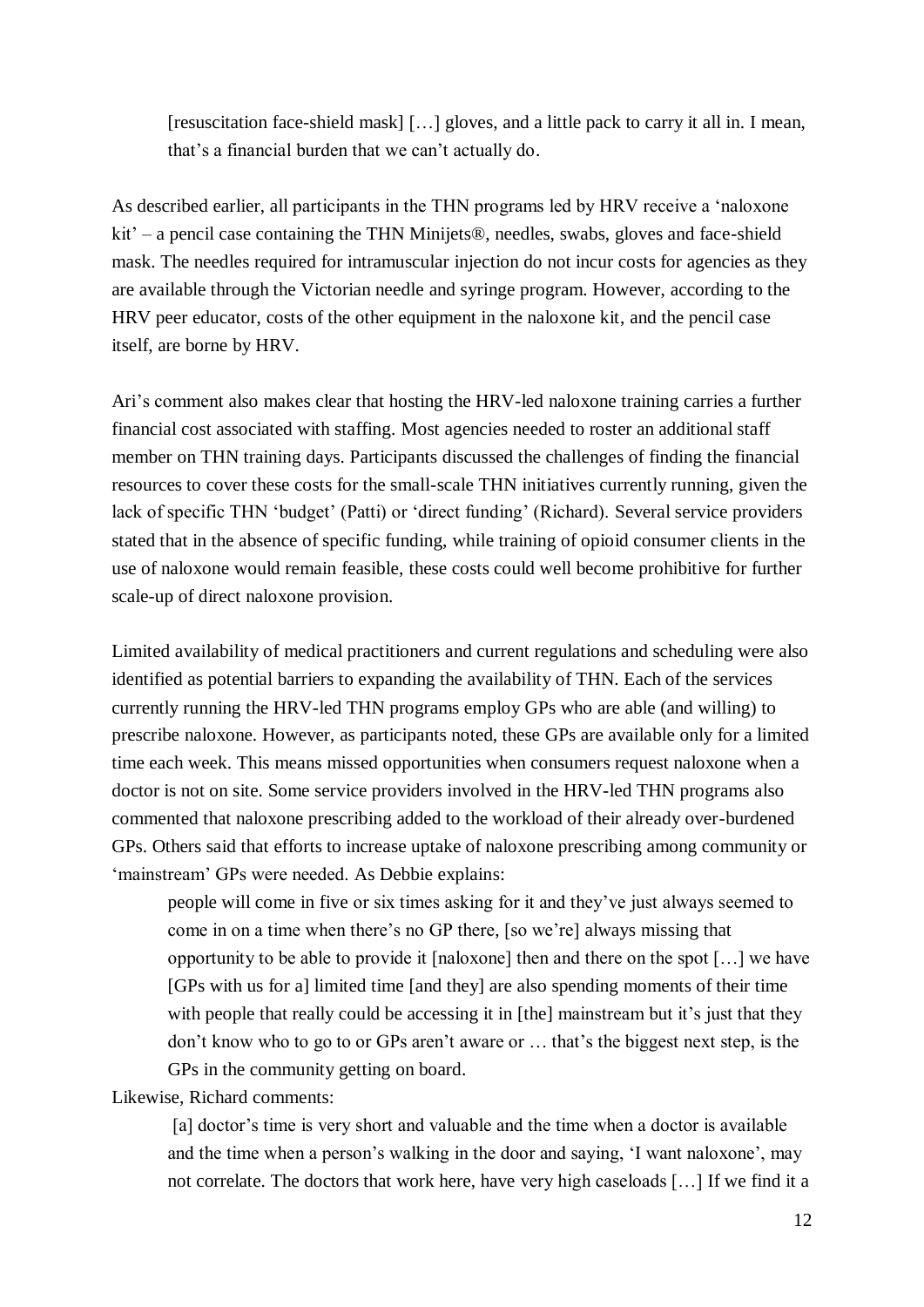challenge here, and we've got doctors on board, then I imagine it would only be even worse for services that don't have GPs on side. How on earth do they make sure that the naloxone gets into the hand of the person who's rocking up asking for it? So addressing the fact that it needs to be prescription only, I think that's a pretty big thing that we need to get across really quickly. Really quickly.

In relation to these barriers, several participants suggested re-scheduling naloxone to allow the drug to be obtained without a prescription over the counter at pharmacies. They also acknowledged, however, that re-scheduling naloxone might affect its PBS listing and associated subsidy, which could then increase its price. Other participants suggested retaining naloxone under its current schedule but loosening the regulations around prescribing in order to make naloxone available to partners and family members of people who use opioids, to health and welfare workers and to first responders such as the fire brigade.

Legal concerns around THN were also mentioned. Issues raised here were doctors' concerns around the medico-legal aspects of prescribing naloxone and the legal implications of administering naloxone to someone other than the person to whom it was prescribed. Service providers who raised the latter concern did also comment that 'Good Samaritan laws' would likely provide protection. Good Samaritan civil liability legislation exists across Australian jurisdictions. Such legislation holds that a person who acts in good faith to render assistance in a medical emergency without expectation of payment is not liable for any damage caused by their act.

Logistical demands and challenges were also described by participants involved with THN programs. These included promotion of training workshops and telephone contact reminders to clients to ensure attendance, patient record administrative tasks, ensuring the local pharmacy had naloxone in stock, rostering sufficient staff and coordinating the GP. In the light of such challenges, participants discussed the importance and necessity of collaboration and partnerships for the successful implementation of THN programs in the current regulatory context.

Stigma associated with heroin use and injecting was also identified as posing a barrier to expanding availability and uptake of THN. This stigma was perceived to constrain the willingness of community GPs to prescribe naloxone, and people who use opioids' willingness to request naloxone from community GPs or pharmacotherapy (opioid substitution) prescribers. Some participants also suggested, given the current naloxone Minijet<sup>®</sup> delivery system which requires use of a needle, that stigma associated with injecting drug use and needles may pose a barrier to uptake and administration of THN by people who are unfamiliar with injecting.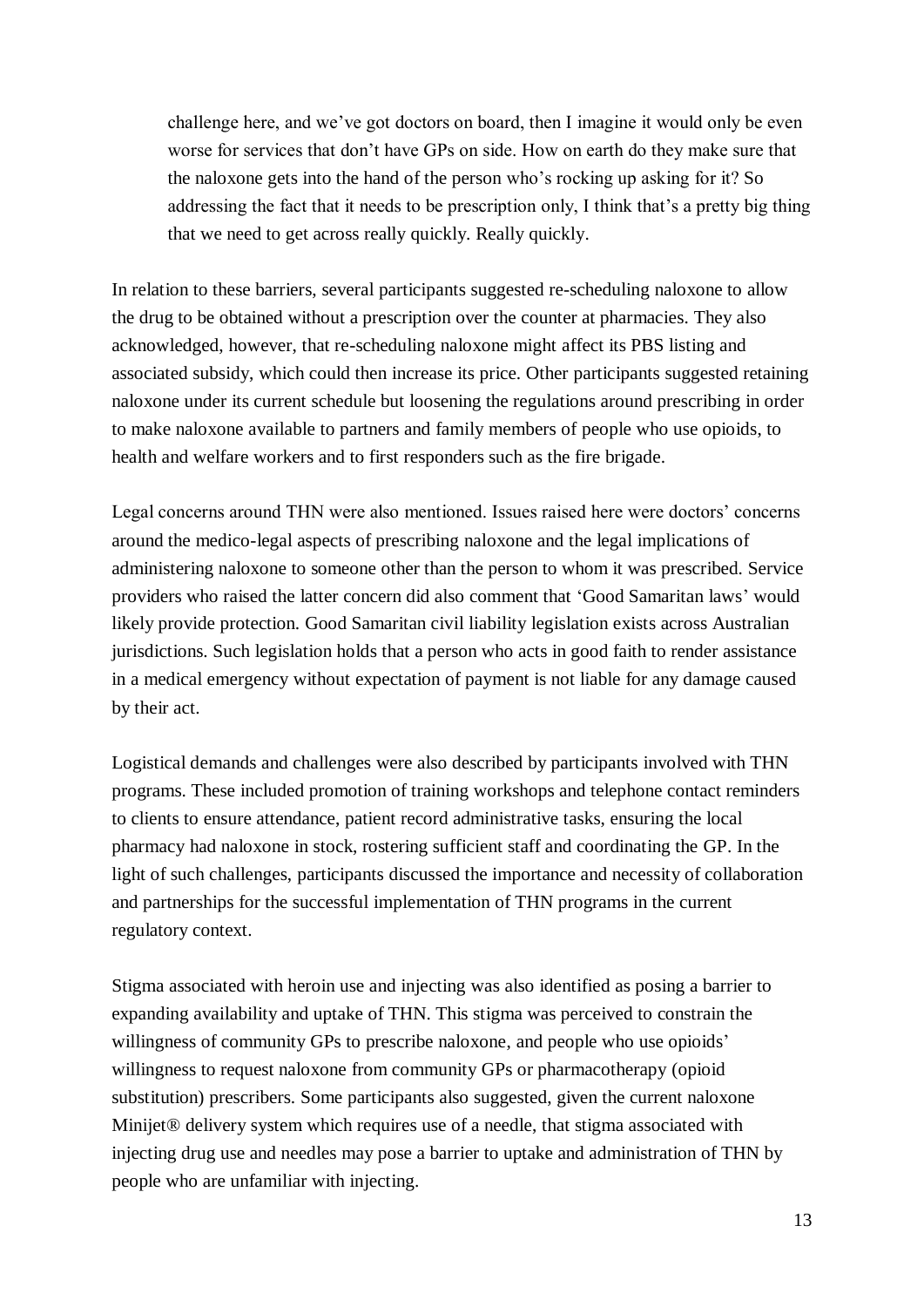### **Discussion**

Service providers in the Australian evaluation study described here were overwhelmingly supportive of THN provision to people who use opioids. Both direct and indirect benefits of THN were described. These included potential reductions in overdose-related harms, enhanced service provision and important empowerment effects of providing people who use opioids with the resources to respond in overdose emergency situations. In this respect, our findings are consistent with the small body of international literature on the perspectives of service providers involved with THN distribution programs (Banjo et al., 2014).

The international literature on attitudes to THN among health professionals not directly involved with such programs (or where levels of involvement are not detailed) shows greater ambivalence to THN than was seen among the service providers in this study who were not directly involved with THN provision (Binswanger et al., 2015; Green et al., 2014; Hill and McAuley, 2012; Matheson et al., 2014; Mueller et al., 2015). Importantly, ours was a study of service providers who have experience providing services to people who use or inject drugs. This familarity may account for their awareness and support for THN in contrast to other health professionals described in the literature. Some service providers did discuss 'objections' to THN previously identified in the literature: moral hazard as THN would encourage increased opioid consumption; that lay people, particularly those who use opioids, would not have the capacity to recognise and respond to an opioid overdose; and that people revived by naloxone may become abusive or violent (Bazazi et al., 2010; Mueller et al., 2015). These concerns were raised only in order to refute them. Overall, participants in this study described no significant risks associated with THN. In general, participants supported the expansion of THN distribution initiatives to enhance Australia's response to opioid overdose. Importantly, service providers directly involved in THN programs described no adverse or unintended consequences of providing people who use opioids with naloxone.

However, several potential barriers to scale-up and expansion were described. Costs associated with THN were identified as a potentially significant impediment to expanded availability. Although naloxone is relatively inexpensive in Australia, in particular for concession card holders (\$6), service providers expressed concern that price would be a barrier to uptake of THN if people who use opioids were required to bear this cost themselves. To our knowledge, the extent to which this would constitute a barrier has not been investigated because existing THN programs all provide naloxone to participants at no cost (e.g., Banjo et al., 2014; Chronister et al., 2015; McAuley et al., 2012; Olsen et al., 2015; Walley et al., 2013). However, given the evidence that similarly priced opioid pharmacotherapy fees constitute a major barrier to pharmacotherapy treatment access and retention in Australia (Chalmers and Ritter, 2012), it is not unreasonable to suppose that price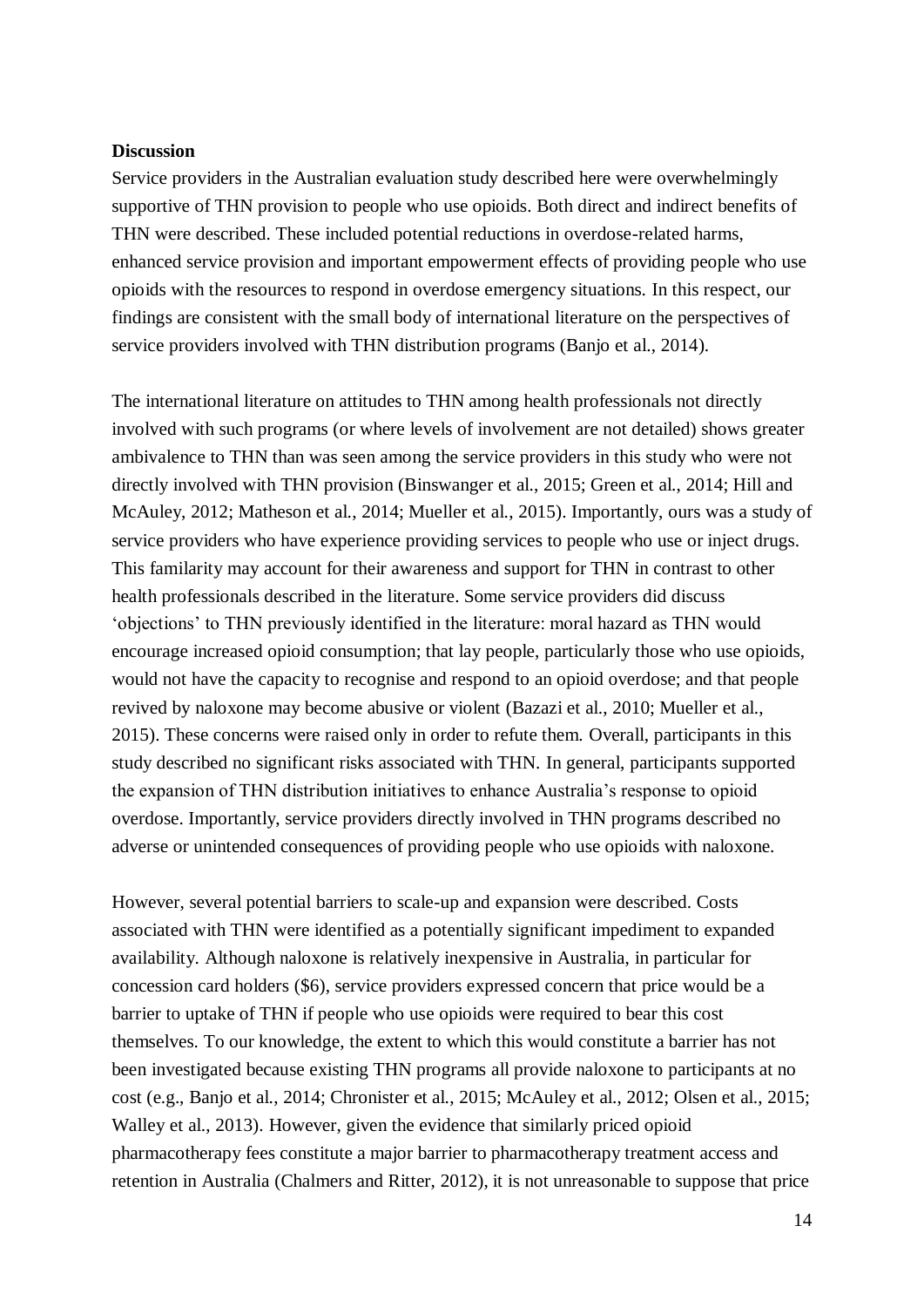may pose a significant barrier to uptake of THN if participants were required to bear the cost themselves. The organisations running THN programs in this study were able to redirect some existing service funds in order to provide naloxone to program participants at no cost. As service providers explained, this was sustainable for the small-scale programs described in this study. However, in the absence of specific THN funding, costs could well become prohibitive for further scale-up. In particular, cost issues need to be addressed in order to ensure that people on low incomes and organisations providing THN programs continue to be able to access and distribute naloxone (Lenton et al., 2015).

Existing regulations and scheduling of naloxone were also described as impediments to THN expansion. During the study period, naloxone was scheduled as a prescription-only medicine, but this will change in early 2016. As our participants noted, prescription means that the limited availability of medical practitioners trained and willing to prescribe naloxone also remains a barrier to expanding its availability. Although the scheduling change potentially addresses this barrier, the over the counter co-scheduling proposed means that pharmacists will be needed to provide the drug to participants who obtain it over the counter. The impediments and challenges attendant on pharmacists selling naloxone similarly require investigation. Moreover, consumers are likely to pay much less for naloxone obtained on prescription than over the counter, meaning prescription will still be important for many service users.

Service provider accounts also shed light on additional elements limiting availability of prescribers here. Participants suggested that there was limited knowledge of naloxone, concerns over medico-legal implications of prescribing and uncertainty relating to protections provided by Good Samaritan laws among medical practitioners. Service providers also suggested that the willingness of medical practitioners to prescribe may be constrained by stigma associated with heroin use, injecting drug use and people who inject drugs. A similar dynamic has been noted in relation to expanding needle and syringe programs (Treloar et al., 2015). Stigma as an impediment to THN is also suggested in some international literature (Beletsky, et al., 2006; Matheson et al, 2014; Mueller et al., 2015). However, the role of stigma in shaping uptake and diffusion of THN has not been explored in-depth and warrants further investigation. Expanding the number of medical practitioners prescribing naloxone is one issue the Victorian COPE THN initiative aims to address. COPE strategies include raising awareness and increasing knowledge of THN among health professionals – pharmacists, GPs and Emergency Services. The COPE website includes 'fact sheets' on prescription and administration of naloxone and guides for the incorporation of THN into a medical practice or pharmacy. However, questions remain as to the uptake of this information by health professionals, and further research is needed to better understand their knowledge and attitudes towards THN, as well as potential barriers to implementation.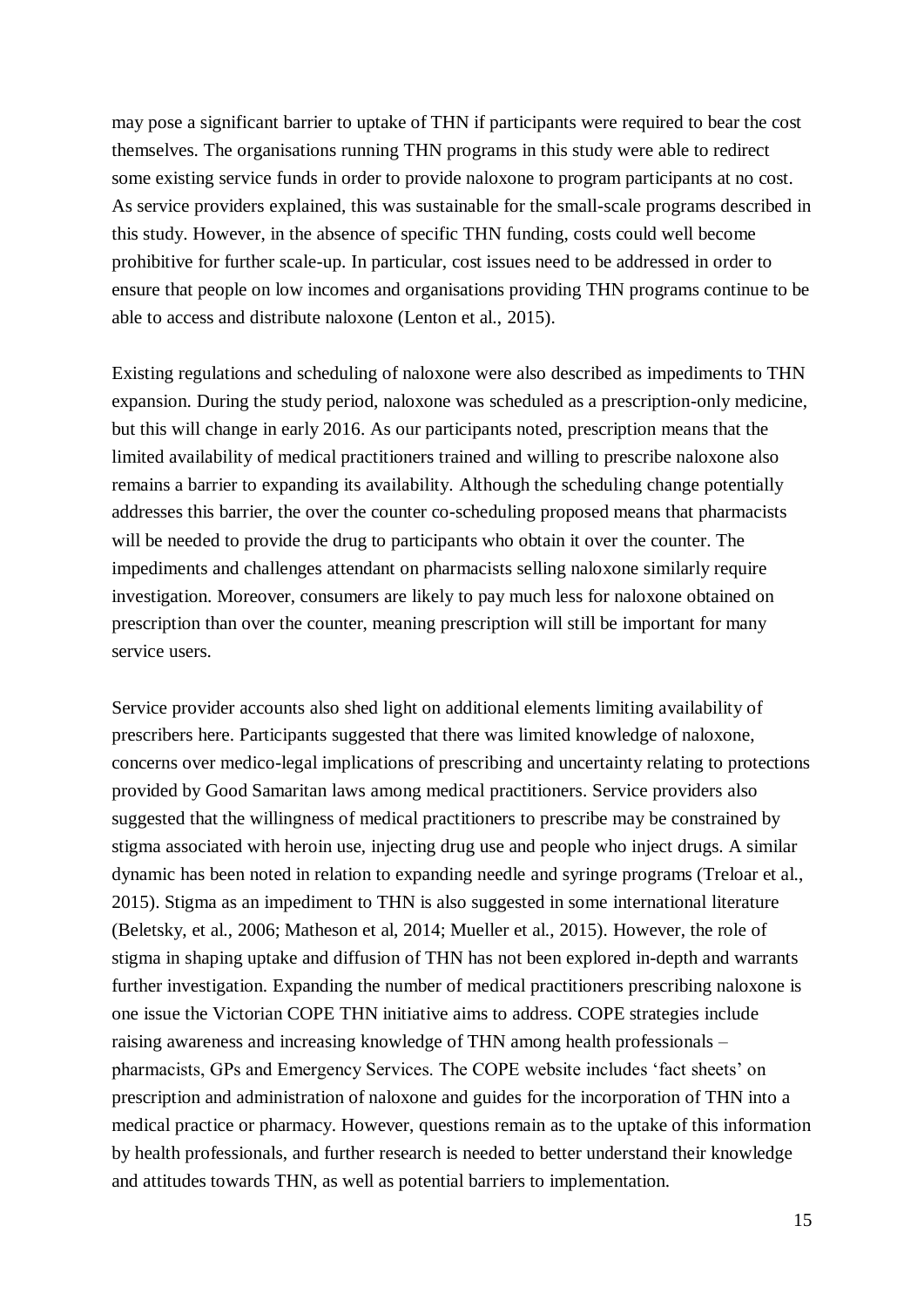Given the stigma associated with injecting drug use and needles, service providers also suggested that the naloxone delivery system which requires use of a needle may pose a barrier to uptake of THN by people unfamiliar with injecting. Naloxone administration via an intranasal delivery system might address this issue. While several THN programs in the US have been using intranasal naloxone since 2006, further research is required to develop and validate this route of administration (Strang et al., 2014). Moreover, naloxone is not currently approved in Australia for intranasal use.

Considerable logistical challenges associated with running THN programs were also described by participants. Implicit in these descriptions was the considerable energy, enthusiasm and commitment of the service providers involved in setting up and continuing to facilitate THN to people who use opioids, because they demonstrated a willingness to engage with the HRV-led THN program in spite of the challenges. Researchers reporting on THN in other Australian jurisdictions have similarly observed that provision of THN to people who use opioids relies on goodwill, the energy and enthusiasm of THN advocates and supporters and strong partnership relationships between stakeholders – people who use opioids, peerbased organisations, health and community workers, GPs and pharmacists (Lancaster and Ritter, 2015; Lenton et al., 2015). In Australia, THN provision has been confined primarily to people who inject drugs. These initiatives have been facilitated by existing structures and a supportive experienced workforce with a harm reduction background (Lancaster and Ritter, 2015; Lenton et al., 2015). Other people who use opioids, such as people on opioid substitution therapy and the substantial numbers of people who are prescribed opioids for pain management would also likely benefit from access to naloxone (Roxburgh et al., 2011; Strang et al., 2014). Research suggests provision of THN to people on methadone is feasible (Chronister et al., 2015; Walley et al., 2013). However, literature on the views of THN among medical prescribers (of methadone and opioids for pain management) is scant and questions remain regarding the potential challenges and barriers to THN provision to other people who use opioids who may benefit.

## **Conclusions**

Expanding the availability of naloxone is a key component of strategies to reduce harms associated with opioid overdose (Strang et al., 2014; WHO, 2014). A substantial proportion of people who use opioids report witnessing an opioid overdose. Providing this group with naloxone, and therefore with the means to reverse the overdose, is a practical technological intervention with significant potential to reduce harm. Research indicates that THN programs are safe and can result in successful opioid overdose reversals (Clark et al., 2014; Giglio et al., 2015) and there is recent evidence demonstrating that THN programs reduce opioidrelated deaths at a population level (Bird et al. 2015). Our exploratory study of the views and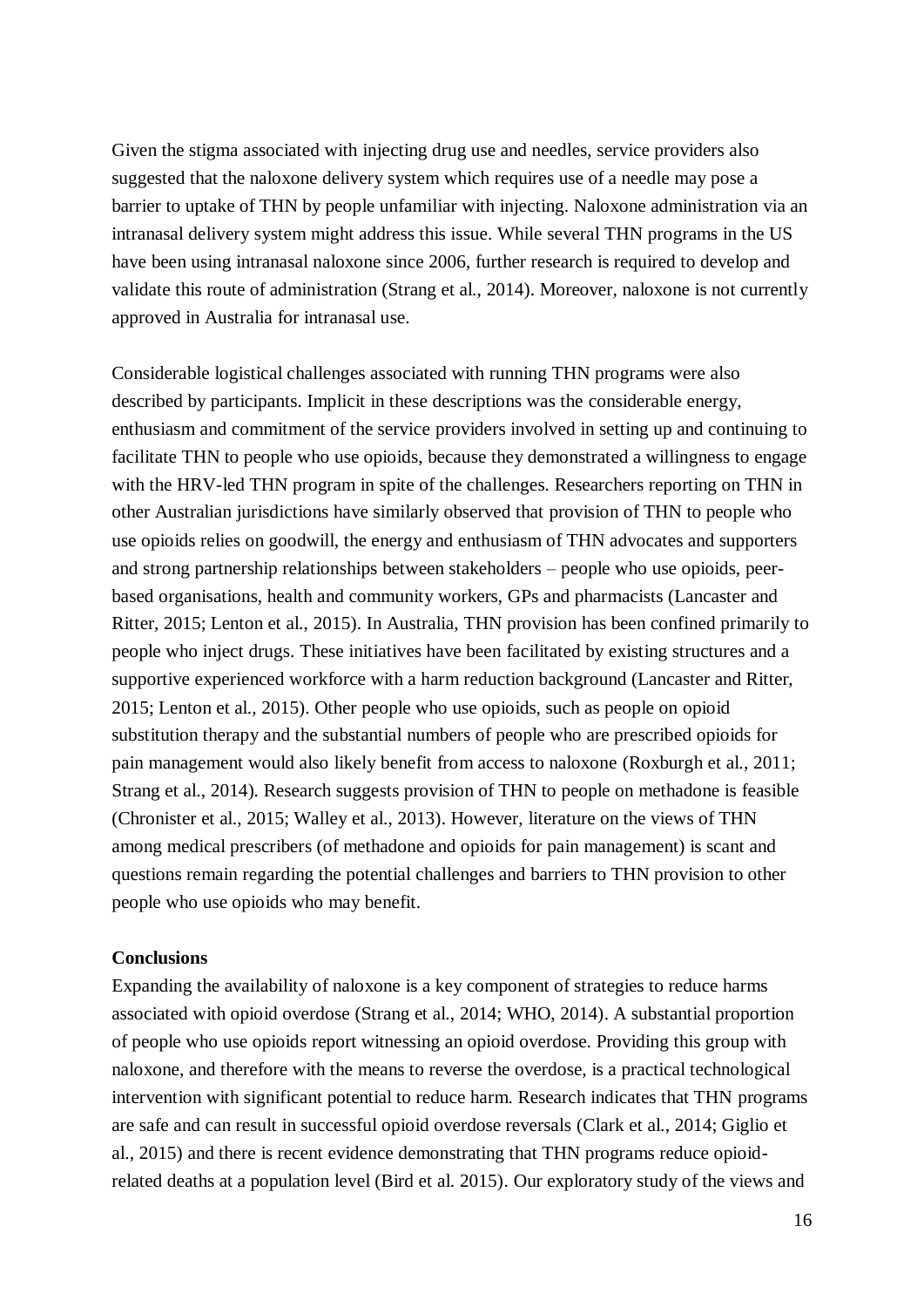experiences of service providers involved in the first THN program in Victoria contributes to the evidence base for take-home naloxone in Australia. By highlighting service provider willingness and understanding of the issues related to THN programs, our study adds to growing evidence of their feasibility for people who use opioids in Australia (Chronister et al., 2015; Lancaster and Ritter, 2014; Lenton et al., 2015; Olsen et al., 2015). The study provides Australian evidence of the successful processes of implementing and incorporating peer-to-peer THN delivery within a range of specialist drug primary health services and needle syringe programs. Our article also adds to the literature on key issues for THN provision to people who use opioids in Australia. It describes implementation issues experienced within the particular circumstances obtaining in Australia – particular policies, laws, service structures and attitudes to drug use and drug users. Some of these circumstances are specific to Australia while others will be shared with other jurisdictions. As such, the study contributes to international literature on THN and its delivery in different settings. However, it has also highlighted several issues requiring further investigation in order to better understand the implications of, and impediments to, expanding naloxone availability in Australia.

### **Declaration of interest**

RD is a member of the Harm Reduction Victoria (HRV) Board of Management. This is an unpaid volunteer role. SF reports no conflicts of interest. PD has been the recipient of an untied educational grant from Reckitt Benckiser and investigator-driven research funding from Gilead Sciences Inc. for unrelated work.

### **Acknowledgements**

This research was funded through the Centre for Research Excellence in Injecting Drug Use [NHMRC ID: GNT1001144] and the Victoria University Out-of-Cycle Collaborative Grants Scheme. Renae Fomiatti conducted the interviews. We thank the individuals who participated in the interviews and contributed their experiences. We also thank the anonymous reviewers for comments on earlier drafts of this article. SF is supported by an ARC Future Fellowship PD is supported by an NHMRC Senior Research Fellowship.

### **References**

- Banjo, O., Tzemis, D., Al-Qutub, D., Amlani, A., Kesselring, S. & Buxton, J.B. (2014) A quantitative and qualitative evaluation of the British Columbia Take Home Naloxone program. CMAJ Open 2(3), e153-e161.
- Banta-Green, C.J., Beletsky, L., Schoeppe, J.A., Coffin, P.O. & Kuszler, P.C. (2013). Police officers' and paramedics' experiences with overdose and their knowledge and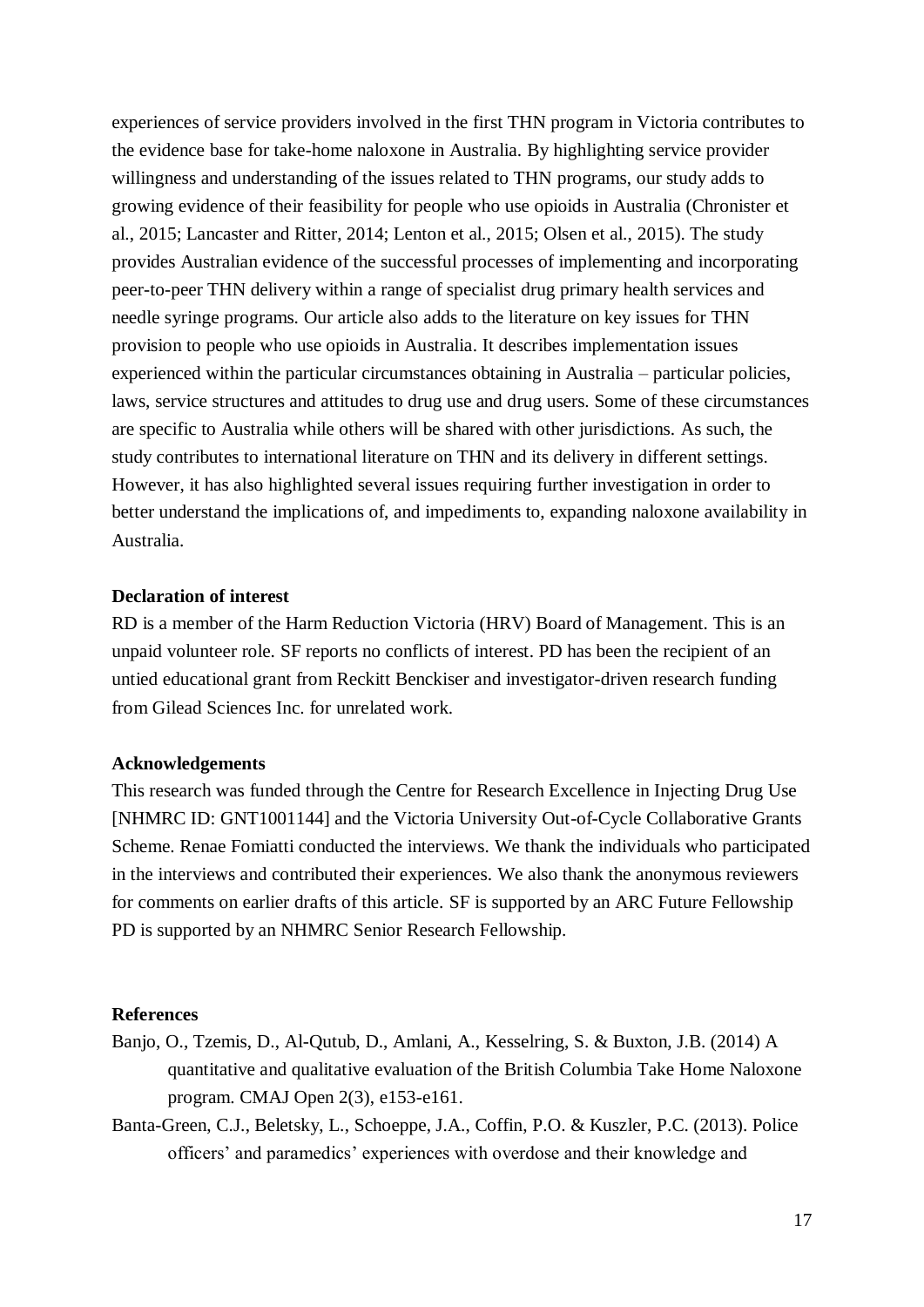opinions of Washington State's Drug Overdose–Naloxone–Good Samaritan Law, Journal of Urban Health, 90(6), 1102-1111.

- Bazazi, A. R., Zaller, N. D., Fu, J. J. & Rich, J. D. (2010). Preventing opiate overdose deaths: Examining objections to take-home naloxone. Journal of Health Care for the Poor and Underserved, 21(4), 1108-1113. doi:10.1353/hpu.2010.0935
- Beletsky, L., Ruthazer, R., Macalino, G.E., Rich, J.D., Tan, L. & Burris, S. (2006). Physicians' knowledge of and willingness to prescribe naloxone to reverse accidental opiate overdose: challenges and opportunities. Journal of Urban Health, 84 (1), 126- 136.
- Binswange[r,](mailto:Ingrid.A.B.inswanger@kp.org) I.A., Koester, S., Mueller, S.R., Gardner, E.M., Goddard, K. & Glanz , J.M. (2015). Overdose education and naloxone for patients prescribed opioids in primary care: a qualitative study of primary care staff, Journal of General Internal Medicine, 30(12), 1837-1844
- Bird, S.M., McAuley, A., Perry, S. & Hunter, C. (2015). Effectiveness of Scotland's National Naloxone Programme for reducing opioid-related deaths: a before (2006-10) versus after (2011-13) comparison. Addiction, In press doi: 10.1111/add.13265.
- Chalmers, J. & Ritter, A. (2012). Subsidising patient dispensing fees: The cost of injecting equity into the opioid pharmacotherapy maintenance system, Drug and Alcohol Review, 31(7), 911-917.
- Chen, L.H., Hedegaard, H. & Warner, M. (2015). Quickstats: Rates of deaths from drug poisoning and drug poisoning involving opioid analgesics – United States, 1999- 2013. Morbidity and Mortality Weekly Report, 64 (32).
- Chronister, K., Lintzeris, N., Jackson, A., Ivan, M., Dietze, P., Lenton, S., et al. (2015). Findings and lessons learnt from implementing Australia's first health service based take-home naloxone program. Drug and Alcohol Review, Accepted for publication Dec 2015.
- Clark, A. K., Wilder, C. M. & Winstanley, E. L. (2014). A systematic review of community opioid overdose prevention and naloxone distribution programs. Journal of Addiction Medicine, 8(3), 153-163.
- Coffin, P., Sherman, S. & Curtis, M. (2010). Underestimated and overlooked: A global review of drug overdose and overdose prevention. In C. Cook (Ed.), Global State of Harm Reduction 2010: Key Issues for Broadening the Response (pp. 113–119). London: International Harm Reduction Association. Retrieved from: http://www.ihra.net/files/2010/06/29/GlobalState2010\_Web.pdf.
- Coffin, P. O., & Sullivan, S. D. (2013). Cost-effectiveness of distributing naloxone to heroin users for lay overdose reversal. Annals of Internal Medicine, 158, 1–9.
- Curtis, M. & Guterman, L. (2009). Overdose Prevention and Response: A Guide for People Who Use Drugs and Harm Reduction Staff in Eastern Europe and Central Asia.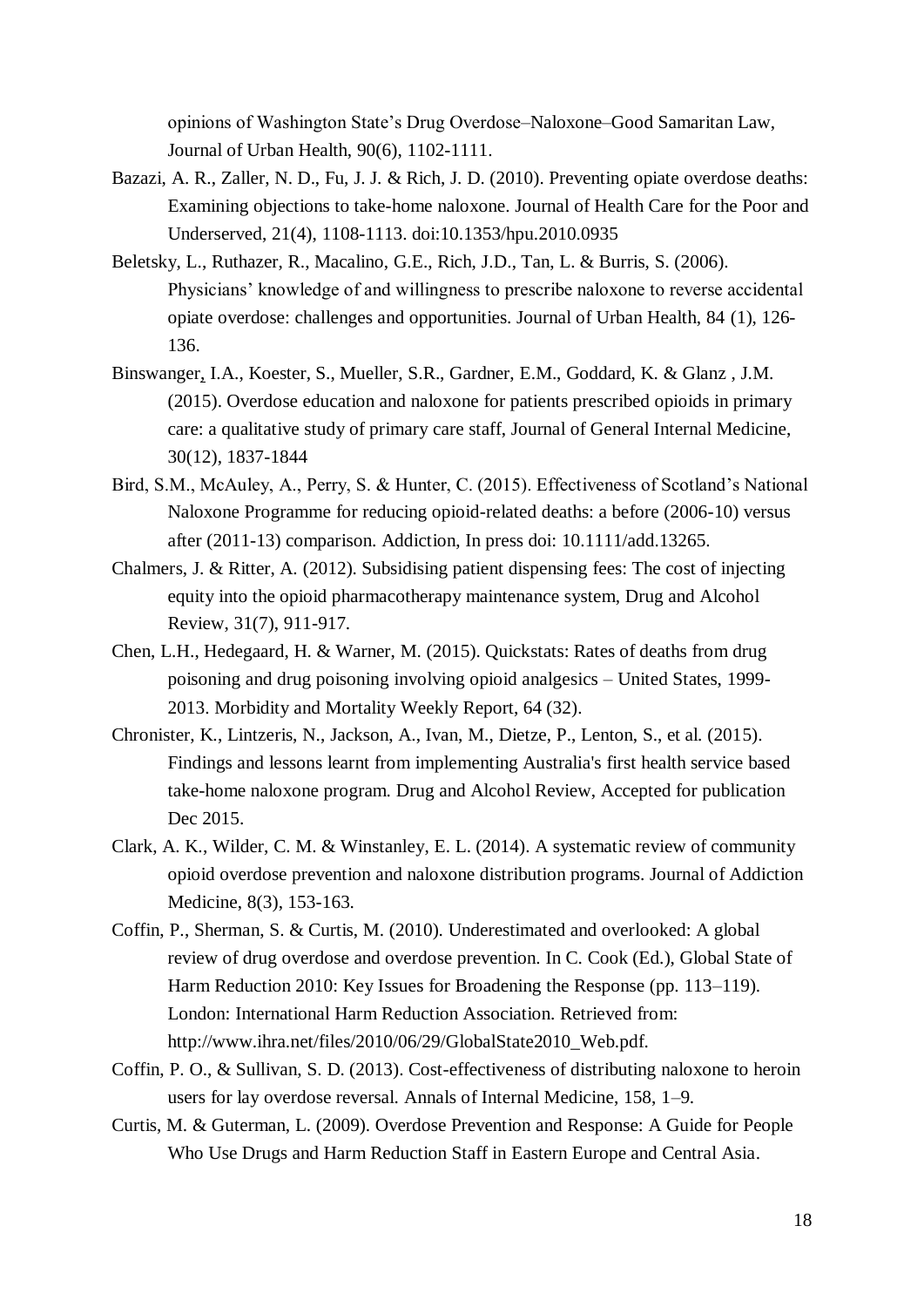Retrieved from:

www.opensocietyfoundations.org/sites/default/files/overdose\_20090604.pdf

- Dietze, P., Cogger, S., Malandkar, D., Olsen, A. & Lenton, S. (2015). Knowledge of naloxone and take-home naloxone programs among a sample of people who inject drugs in Australia. Illicit Drugs Reporting System. Drug Trends Bulletin April 2015. Sydney, NSW: National Drug and Alcohol Research Centre, UNSW.
- European Monitoring Centre for Drugs and Drug Addiction (EMCDDA). (2015a). European Drug Report. Trends and Developments 2015. Luxembourg: Publications Office of the European Union.
- European Monitoring Centre for Drugs and Drug Addiction (EMCDDA). (2015b). Preventing fatal overdoses: a systematic review of the effectiveness of take-home naloxone, EMCDDA Papers. Luxembourg: Publications Office of the European Union.
- Giglio, R. E., Li, G. & DiMaggio, C. J. (2015). Effectiveness of bystander naloxone administration and overdose education programs: a meta-analysis. Injury Epidemiology, 2, 1-10.
- Green, T.C., Bowman, S.E., Zaller, N.D., Ray, M., Case, P. & Heimer, R. (2013). Barriers to medical provider support for prescription naloxone as overdose antidote for lay responders. *Substance Use & Misuse*, 48:558–567
- Hill, D.R., & McAuley, A. (2012). A comparative study of stakeholder views on take-home naloxone services. Journal of Substance Use, 17(5-6), 430-441.
- Jones, C. M., Logan, J., Gladden, R. M. & Bohm, M. K. (2015). Vital Signs: Demographic and substance use trends among heroin users - United States, 2002–2013. Morbidity and Mortality Weekly Report (MMWR), 64(26), 719-725.
- Lancaster, K. & Ritter, A. (2014). Making change happen: A case study of the successful establishment of a peer-administered naloxone program in one Australian jurisdiction. International Journal of Drug Policy, 25(5), 985–991.
- Lenton, S., Dietze, P. & Jauncey, M. (2015). Australia to reschedule naloxone for overdose, Medical Journal of Australia, Accepted for publication Dec 2015.
- Lenton, S., Dietze, P., Olsen, A., Wiggins, N., McDonald, D. & Fowlie, C. (2015). Working together: Expanding the availability of naloxone for peer administration to prevent opioid overdose deaths in the Australian Capital Territory and beyond. Drug and Alcohol Review, 34(4), 404-411.
- Lenton, S. & Hargreaves, K. (2000). Should we trial the provision of naloxone to heroin users for peer administration to prevent fatal overdose. Medical Journal of Australia, 173, 260-263.
- McAuley, A., Best, D., Taylor, A., Hunter, C. & Robertson, R. (2012). From evidence to policy: The Scottish national naloxone programme, Drugs: education, prevention and policy, 19(4), 309–319.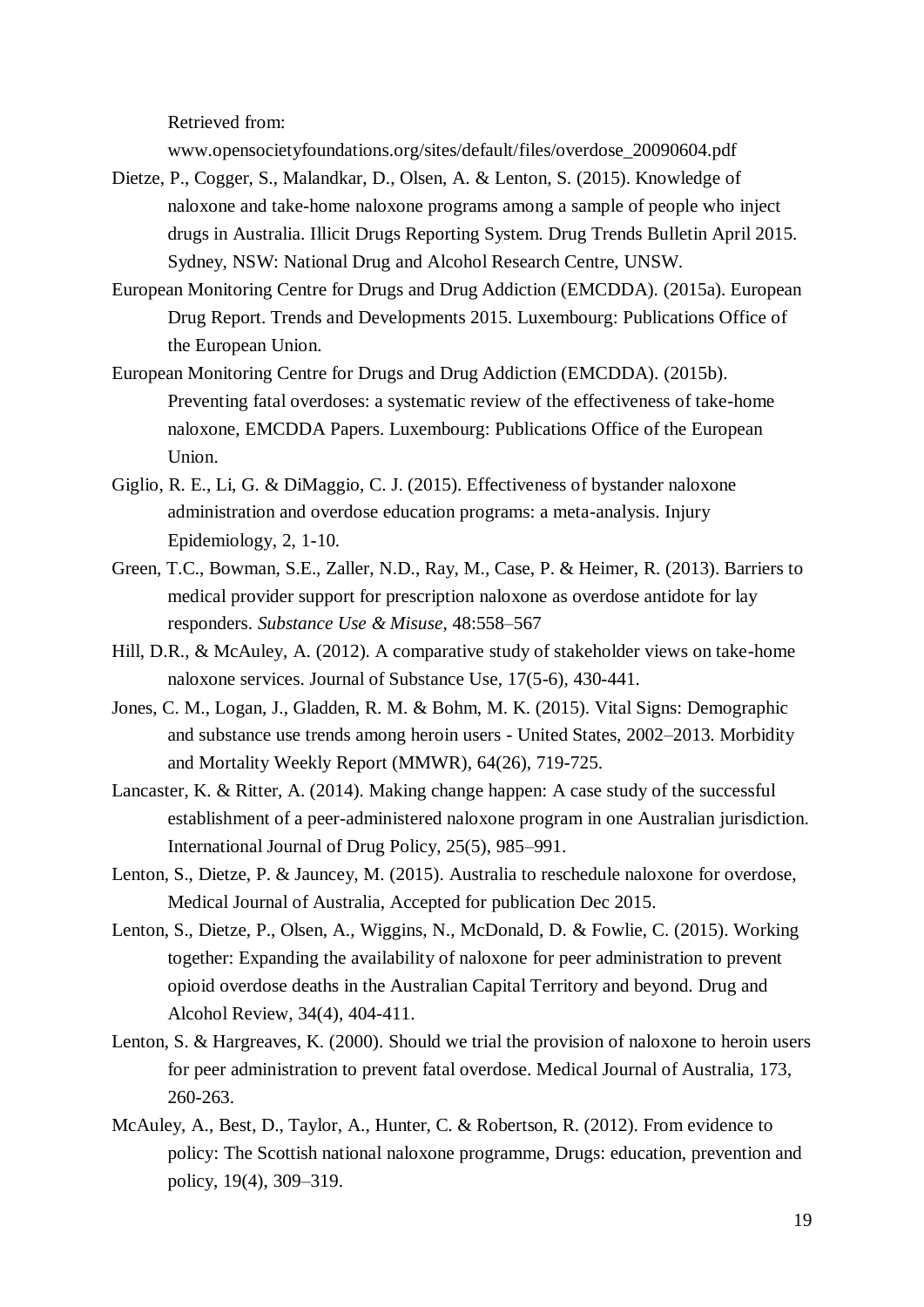Marshall, M.N. (1996). Sampling for qualitative research, Family Practice, 13(6), 522-525.

- Matheson, C., Pflanz-Sinclair, C., Aucott, L., Wilson, P., Watson, R., Malloy, S., Dickies, E. & McAuley, A. (2014). Reducing drug related deaths: A pre-implementation assessment of knowledge, barriers and enablers for naloxone distribution through general practice. BMC Family Practice, 15(12), 1-10.
- Mueller, S.R., Walley, A.Y., Calcaterra, S.L., Glanz, J.M. & Binswanger, I.A. (2015): A review of opioid overdose prevention and naloxone prescribing: Implications for translating community programming into clinical practice, Substance Abuse, 36(2): 240-253.
- National Coronial Information System (Australia). (2014). Opioid deaths 2007-2011. NCIS Fact Sheet August 2014. Retrieved from: http://www.ncis.org.au/fact-sheet-opioidsdeath/
- Olsen, A., McDonald, D., Lenton, S. & Dietze, P. (2015). Independent evaluation of the 'Implementing Expanding Naloxone Availability in the ACT (I-ENAACT)' Program, 2011-2014. Final Report July 2015. Melbourne: Centre for Research Excellence in Injecting Drug Use, Burnet Institute.
- Stevenson, A. (Ed). (2010). Oxford Dictionary of English 3rd Edition. Online. Oxford University Press. doi: 10.1093/acref/9780199571123.001.0001
- Roxburgh, A., Bruno, R., Larance, B. & Burns, L. (2011). Prescription of opioid analgesics and related harms in Australia. Medical Journal of Australia, 195(5), 280-284.
- Silverman, D. (2011). Interpreting Qualitative Data. 4th Edition. London: SAGE.
- Strang, J., Bird, S. M., Dietze, P., Gerra, G. & McLellan, A. T. (2014). Take-home emergency naloxone to prevent deaths from heroin overdose. Now enough experience to justify it. BMJ, 349(g6580), 1-2. doi: 10.1136/bmj.g6580
- Treloar, C., Hopwood, M., Yates, K. & Mao, L. (2015). 'Doing the devil's work': Emotional labour and stigma in expanding Needle and Syringe Programs. Drugs: Education, Prevention and Policy, 22(5), 437-443
- Walley, A.Y., Doe-Simkins, M., Quinn, E., Pierce, C. Xuan, Z. & Ozonoff, A. (2013). Opioid overdose prevention with intranasal naloxone among people who take methadone, Journal of Substance Abuse Treatment, 44, 241-247.
- Walley, A. Y., Xuan, Z., Hackman, H. H., Quinn, E., Doe-Simkins, M., Sorensen-Alawad, A., Ruiz, S., & Ozonoff, A. (2013). Opioid overdose rates and implementation of overdose education and nasal naloxone distribution in Massachusetts: Interrupted time series analysis. British Medical Journal, 346, 1–12.
- Wise, J. (2015). Heroin deaths increase by two thirds in two years, UK figures show. BMJ, 350(h4754), 1-2.
- World Health Organization. (2014). Community Management of Opioid Overdose. Geneva: World Health Organization.